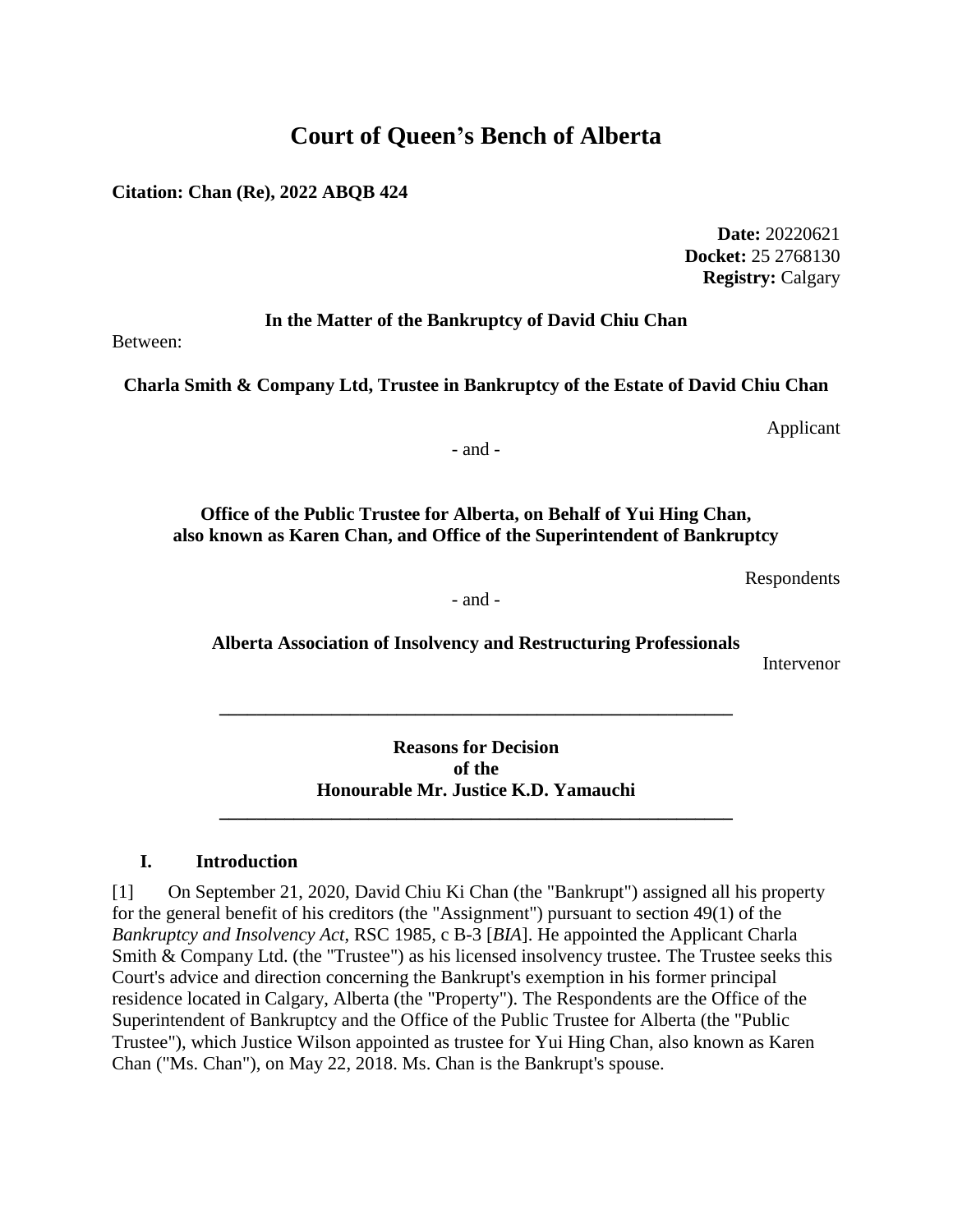[2] On April 7, 2022, this Court ordered that the Alberta Association of Insolvency and Restructuring Professionals ("AAIRP") be granted intervenor status.

## **II. Background**

[3] There is no dispute that the Bankrupt occupied the Property on the date of his Assignment. The Bankrupt and Ms. Chan purchased the Property in 1993. They held the Property in joint tenancy until January 2018. On January 5, 2018, they signed a transfer of land in which they transferred title to the Property into the Bankrupt's name alone, for nominal consideration. Title to the Property remained in the Bankrupt's name on the date he filed the Assignment. The Trustee does not know why the Bankrupt and Ms. Chan transferred the Property into the Bankrupt's name alone.

[4] The Bankrupt is 85 years old, and Ms. Chan is 76 years old. Ms. Chan lives in a longterm care facility, and has not lived on the Property since 2018, because of her ill health. She moved from the Property and resided in the Peter Lougheed Hospital for an extended time until space became available in the long-term care facility. Ms. Chan suffers from dementia and is not likely to recover or be able to live with the Bankrupt.

[5] To protect Ms. Chan's interest in the Property, the Public Trustee registered Justice Wilson's Order and a caveat against title to the Property following its appointment.

[6] The Bankrupt does not work. He receives about \$1,855 per month in government pensions and benefits. His largest asset is the Property. The Trustee determined that there was non-exempt value in the Property. As Mr. Chan did not have the ability to pay the non-exempt value of the Property into his bankruptcy estate, the Trustee took steps to sell the Property.

[7] The Trustee sold the Property for \$650,000, which was well-above the list price of \$485,000. The sale was conditional on providing clear title to the purchaser. On a without prejudice basis, the Trustee and the Public Trustee agreed that 50% of the net sale proceeds would be held in trust pending either an agreement regarding Ms. Chan's interest or a determination by the court. There were net sale proceeds of approximately \$284,000. The Bankrupt has not received any portion of the net sale proceeds.

[8] The Public Trustee claims that Ms. Chan had a 50% beneficial interest in the Property and its proceeds, based on a resulting trust and other equitable principles, despite the 2018 transfer of title into the Bankrupt's name alone. The Trustee accepts the Public Trustee's position, subject to this Court's approval, which this Court grants.

[9] The Bankrupt currently resides at Beaverdam Lodge, a seniors' care facility in Calgary, Alberta. His daughter is his attorney pursuant to an enduring power of attorney that the Bankrupt signed on July 26, 2021.

# **III. Legislation**

[10] *BIA* ss 49(1), 67(1), 71, 72(1), and 92(1) provide as follows:

49(1) An insolvent person or, if deceased, the executor or administrator of their estate or the liquidator of the succession, with the leave of the court, may make an assignment of all the insolvent person's property for the general benefit of the insolvent person's creditors.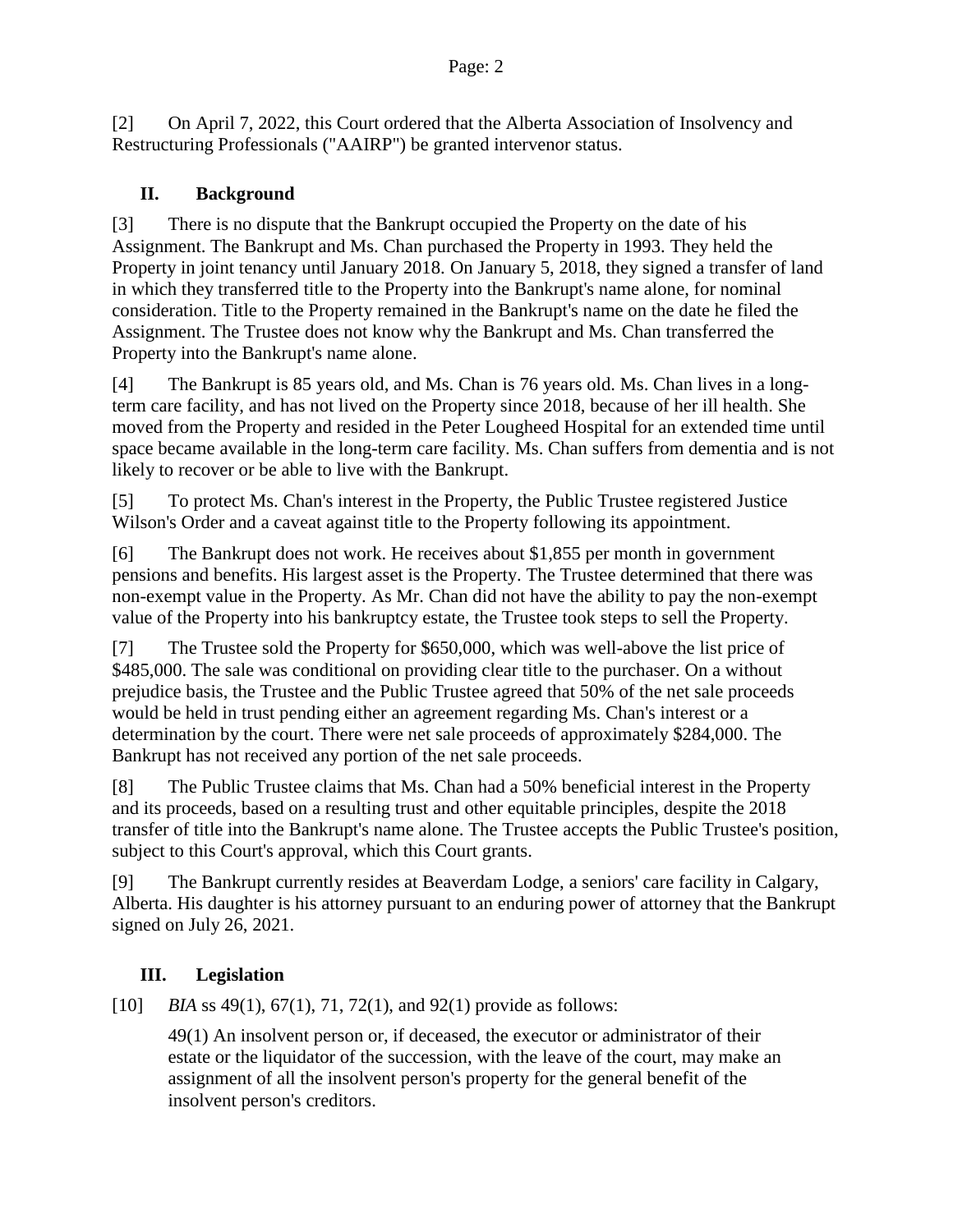67(1) The property of a bankrupt divisible among his creditors shall not comprise

(b) any property that as against the bankrupt is exempt from execution or seizure under any laws applicable in the province within which the property is situated and within which the bankrupt resides;

...

...

...

but it shall comprise

(c) all property wherever situated of the bankrupt at the date of the bankruptcy or that may be acquired by or devolve on the bankrupt before their discharge (...)

71 On a bankruptcy order being made or an assignment being filed with an official receiver, a bankrupt ceases to have any capacity to dispose of or otherwise deal with their property, which shall, subject to this Act and to the rights of secured creditors, immediately pass to and vest in the trustee named in the bankruptcy order or assignment, and in any case of change of trustee the property shall pass from trustee to trustee without any assignment or transfer.

72(1) The provisions of this Act shall not be deemed to abrogate or supersede the substantive provisions of any other law or statute relating to property and civil rights that are not in conflict with this Act, and the trustee is entitled to avail himself of all rights and remedies provided by that law or statute as supplementary to and in addition to the rights and remedies provided by this Act.

[11] Section 88(g) of the *Civil Enforcement Act*, RSA 2000, c C-15 [*CEA*] makes the following exempt from writ proceedings or seizure:

(g) the principal residence of an enforcement debtor, including a residence that is a mobile home, up to the value prescribed by the regulations for that residence but if the enforcement debtor is a co‑owner of the residence, the amount of the exemption allowed under this provision is reduced to an amount that is proportionate to the enforcement debtor's ownership interest in the residence;

[12] The *Civil Enforcement Regulations*, Alta Reg 276/95 [*CEARegs*] provide:

37(1) The following are the maximum amounts allowed for exempt property under section 88 of the Act:

(e) the maximum exemption for a principal residence referred to in section  $88(g)$  of the Act is \$40 000.

(2) In addition to the property referred to in section 88 of the Act, the following property is exempt from writ proceedings:

(a) where an enforcement debtor sells

(i) exempt property, or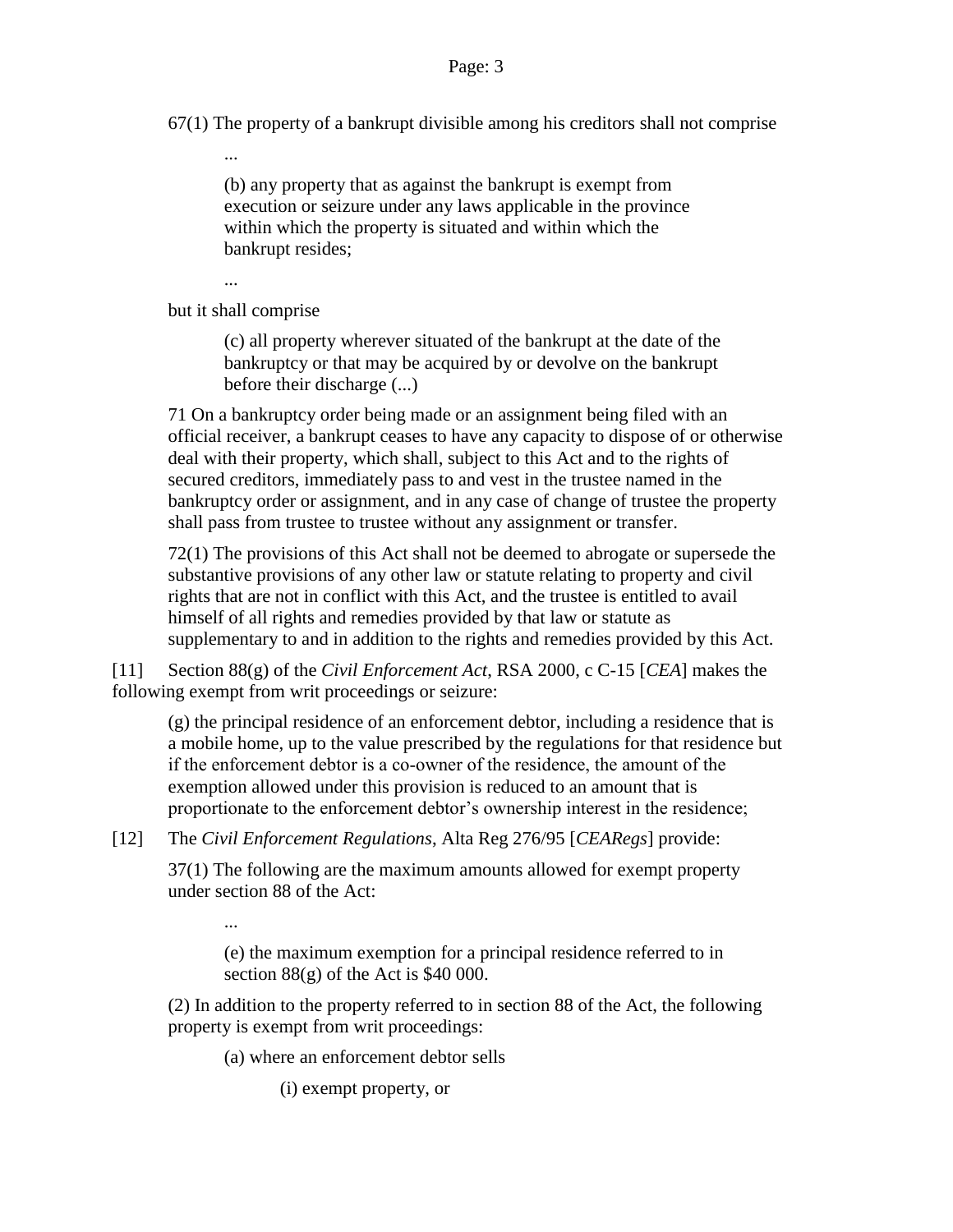(ii) property that is exempt up to a prescribed value,

the proceeds from that sale, or the proceeds from that sale up to the stated value, as the case may be, are exempt for a period of 60 days from the day of the sale if those proceeds are not intermingled with any other funds of the enforcement debtor;

# **IV. Issues**

[13] The only issue before this Court is to determine the Bankrupt's entitlement to an exemption arising from the Property and status of any such exemption. In particular, the parties question whether property that is exempt from seizure, or writ proceedings, using *CEA*  terminology, can lose its exempt character during a bankruptcy trustee's administration of the bankrupt's estate.

# **V. Discussion**

[14] The issues before this Court are brought to the fore because of *Perry (Re)*, 2021 ABQB 609, 29 Alta LR (7th) 403, a recent decision of a learned Bankruptcy Registrar. In *Perry*, a husband and wife assigned their property for the general benefit of their creditors on December 19, 2012, and they remained undischarged bankrupts. Their principal residence was registered in the husband's name alone. The husband died on January 28, 2018, and the wife was the sole beneficiary under the husband's will. The wife moved from the residence following the husband's death and the trustee sold the residence. The husband had no dependents.

[15] The bankruptcy trustee obtained a court order approving the sale, in which the \$40,000 exemption amount would be held in trust pending further court order. The trustee sought the court's advice and direction on whether the \$40,000 exemption continued to exist given the husband's death and if not, whether the exempt amount vested in the trustee for the benefit of the husband's creditors. If the exemption continued to exist, the question became whether the exempt amount vests in the bankruptcy trustee of the wife's estate for the benefit of *her* creditors, on the basis that the funds are the wife's after-acquired property by virtue of her inheritance.

[16] As the Bankruptcy Registrar correctly noted, there is no dispute among Alberta courts on that the date for the determination of whether an enforcement debtor (or bankrupt) has an exemption in property. That date is the date on which the debtor assigns their property for the general benefit of their creditors or the date on which a court grants a receiving order ("Date of Bankruptcy"). In *Holthuysen Estate v Holthhuysen*, 1986 ABCA 226, 49 Alta LR (2d) 25. Justice Kerans for the court held that the date of the debtor's assignment was the date on which the bankruptcy trustee had to determine whether the debtor had a property interest in certain lands and whether those lands were the debtor's actual residence. He said:

We ... declare that the property in question was property of the bankrupt within the meaning of the *Exemptions Act* on the day upon which he made his assignment into bankruptcy. That date is determinative of the debtor exemption which is \$8,000.

*Holthuysen* at 28.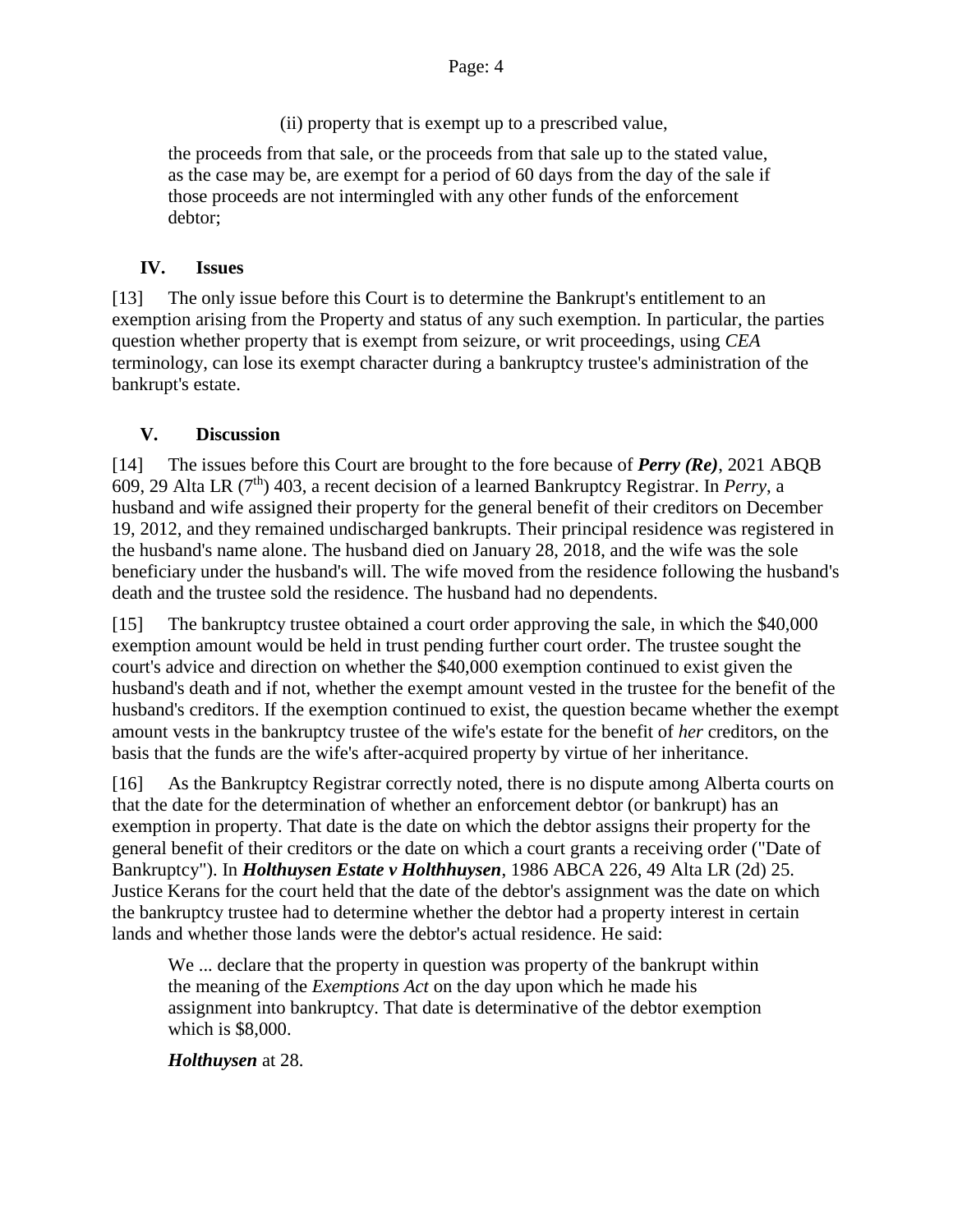[17] Justice Kerans did not say that the value of the *property* is fixed on the Date of Bankruptcy. He said that that bankrupt may claim property as exempt and the bankrupt's exemption in that property is \$8,000. What was at issue in that case was whether the bankrupt had an interest in the property and actually resided in a house on that property. The second issue was whether the bankrupt was entitled to the \$8,000 exemption or a \$40,000 exemption that resulted from amendments to the *Exemptions Act*, as it then was.

[18] The second basic principle on which Alberta courts agree is that there are two distinct stages to a bankruptcy proceeding, being the property-passing stage and the estate-administration stage. In *Royal Bank of Canada v North American Life Assurance Co*, [1996] 1 SCR 325, which has been referred to in cases and materials as *Ramgotra*, who was the bankrupt respondent in that case, Justice Gonthier, for the court, described these stages. *Ramgotra* was primarily a case that dealt with the effect of a settlement in which Dr. Ramgotra transferred non-exempt registered retirement savings plan funds into an exempt registered retirement income fund life annuity.

[19] During the property-passing stage, the bankrupt's property passes to and vests in the bankruptcy trustee: *BIA* s 71; *Ramgotra* at para 44. The bankruptcy trustee must then administer the bankrupt's estate, which is the estate administration stage. The estate administration stage includes the distribution of the bankrupt's estate among creditors: *Ramgotra* at para 45. Justice Gonthier goes on to say that while property exempt from execution or seizure under provincial legislation pursuant to *BIA* s 67(1)(b) "becomes part of the bankrupt's estate in the possession of the trustee, the trustee may not exercise his or her estate distribution powers over it by reason of s. 67": *Ramgotra* at para 48.

[20] The Trustee in the case a bar points to *Toronto Dominion Bank v Amex Bank of Canada*, 1997 ABCA 139 at para 5, 196 AR 307, 50 Alta LR (3d) 310, where the Alberta Court of Appeal said, "s. 67(1)(b) says that exempt property forms no part of the assets which the trustee can take and distribute." This was a case decided post-*Ramgotra*. With respect, this is not what **Ramgotra** says. It says that the bankruptcy trustee "takes" the bankrupt's property, including exempt property, during the property-passing stage. It goes on to say that the bankruptcy trustee cannot "distribute" exempt property at the estate-administration stage.

[21] *Ramgotra* says nothing about what happens to the exempt property while it is in the hands of the trustee during the estate administration stage. Is the value of the exemption fixed as at the Date of Bankruptcy or does the value oscillate until the bankruptcy trustee elects to do something with it?

[22] To decide the case before her, the Bankruptcy Registrar in *Perry* provided a survey of the cases that support the "divergent" views of how Alberta courts have handled the issue of what happens when the value of the property changes during the administration of the bankrupt's estate. She describes these divergent views as the "One Step, Two Estates" approach and the "Two Step, One Estate" approach, which she describes in the following manner:

One line of cases says because exemptions are determined at the date of bankruptcy, provincial exemption legislation cannot operate during the bankruptcy. The determination of entitlement to the principal residence exemption is a one step process. At the date of bankruptcy, the bankrupt's estate consists of two estates, being the exempt assets that always remain with the bankrupt and the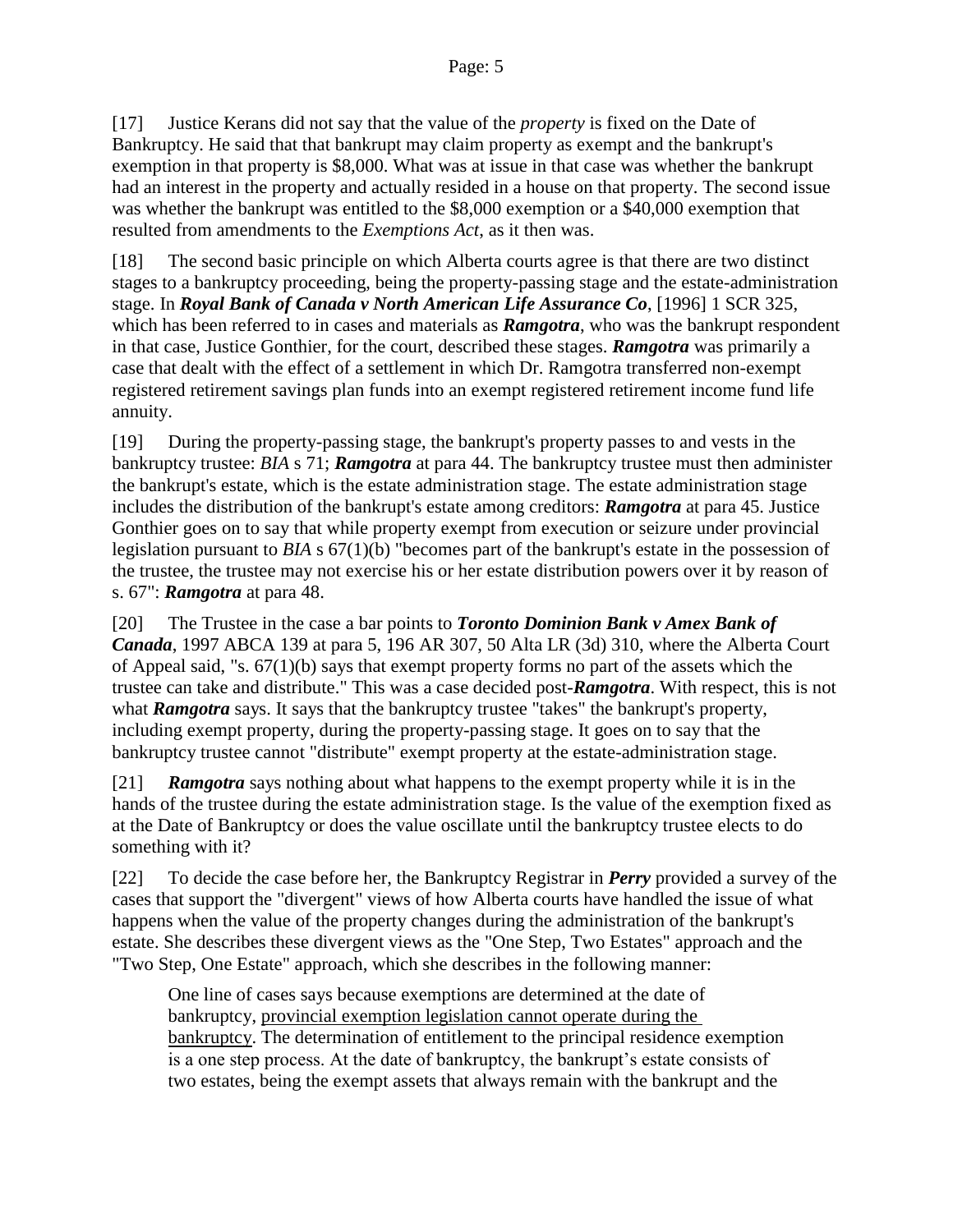non-exempt assets that are assigned to the trustee. This has been referred to as the "One Step, Two Estates" approach.

The other line of cases says although exemptions are initially determined at the date of bankruptcy, provincial exemption legislation continues to operate during the bankruptcy. The determination of entitlement to the principal residence exemption is a two-step process. At the date of bankruptcy, the bankrupt's estate consists of only one estate, being made up of both exempt assets and non-exempt assets, all of which are assigned to the trustee. This is the first step. At some point during the bankruptcy, the bankrupt may become disentitled to the exemption by operation of the provincial legislation so at the time of distribution, the asset is no longer an exempt asset. This is the second step. This has been referred to as the "Two Step, One Estate" approach.

*Perry* at paras 3-4.

[23] The Bankruptcy Registrar finds that the "One Step, Two Estates" approach is supported by cases such as *Gruber, Re* (1993), 11 Alta LR (3d) 342, 143 AR 301 (QB); *Hill, Re* (1998), 6 CBR (4th) 38 (Alta QB); *Messner, Re* (2000), 16 CBR (4th) 106, (*sub nom. Messner (Bankrupt), Re*), 2000 ABQB 65, 258 AR 349).

[24] She finds that the "Two Step, One Estate" approach is supported by cases such as *Dunbar, Re*, 1998 ABQB 413, 222 AR 102; *Thorne, Re*, 2004 ABQB 83, 1 CBR (5th) 101; *ICI Paints v Gazelle*, 2001 ABQB 233, 24 CBR (4th) 54, 343 AR 1; *MacKay, Re*, 2002 ABQB 598, 318 AR 315, 4 Alta LR (4th) 181.

[25] With respect, there is a danger in attempting to find that a particular case or set of circumstances falls within one "camp" or another, as no case is that clear. Bankruptcy, of its nature, is dependent on the facts of each case and the danger of creating classifications, absent legislation, could result in uncertainty, unfairness, and inefficiencies. The Trustee in the case at bar, as well as the Intervenor Alberta Association of Insolvency and Restructuring Professionals provided this Court with a list of their practical concerns in moving forward in the face of *Perry*. This is the reason why the case at bar appeared before this Court; to provide clarification in the face of such uncertainty.

[26] This Court intends on providing a principled approach to the issue it is facing, in the light of the legislation, *viz*, the *BIA,* the *CEA*, the *CERegs*, and the case authorities that are binding on it, such as *Ramgotra* and *Holthuysen*. This approach is in keeping with the exhortation in *Rizzo & Rizzo Shoes Ltd., Re*, [1998] 1 SCR 27 at para 21, 221 NR 241, 33 CCEL (2d) 173, where Justice Iacobucci, for the court, said:

... Elmer Driedger in *Construction of Statutes* (2nd ed. 1983) best encapsulates the approach upon which I prefer to rely. He recognizes that statutory interpretation cannot be founded on the wording of the legislation alone. At p. 87 he states:

Today there is only one principle or approach, namely, the words of an Act are to be read in their entire context and in their grammatical and ordinary sense harmoniously with the scheme of the Act, the object of the Act, and the intention of Parliament.

[Emphasis added].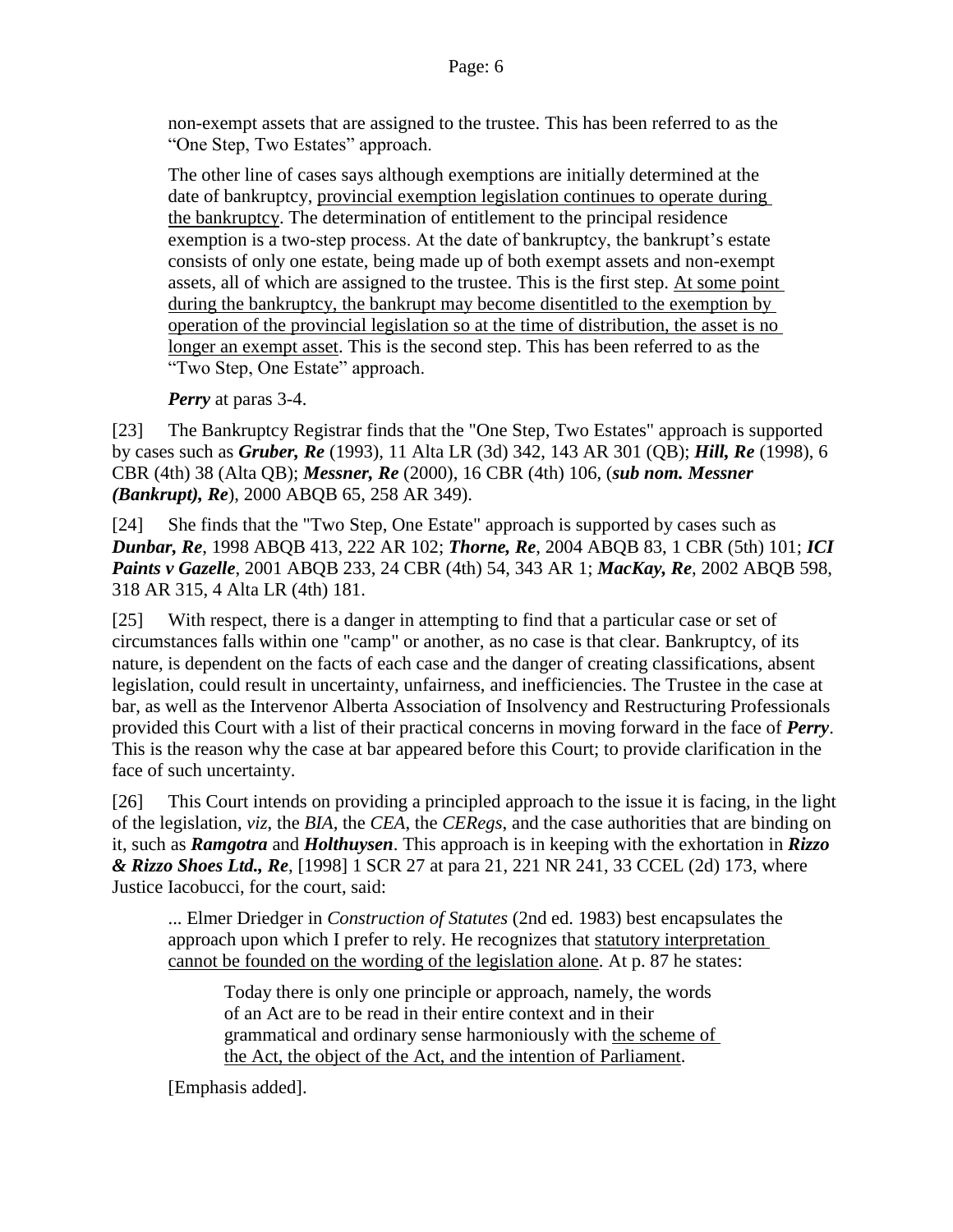[27] Justice Gonthier set out the two fundamental purposes of the *BIA* as, "the first such purpose it to ensure the equitable distribution of a bankrupt debtor's assets among the estate's creditors, while the second is to provide for the financial rehabilitation of insolvent persons": **Ramgotra** at para 15. Of course, those two fundamental purposes often collide, as they did in *Ramgotra* itself. Earlier, in *Vachon v Canada Employment and Immigration Commission*, [1985] 2 SCR 417 at 430, 57 CBR (NS) 113, 63 NR 81, Justice Beetz, for the court said:

The rehabilitation of the bankrupt is not the result only of his discharge. It begins when he is put into bankruptcy with measures designed to give him the minimum needed for subsistence. These measures are contained in s. 47 [now, *BIA* s 67(1)(b)] of the *Bankruptcy Act* concerning*, inter alia*, the exemption from execution of certain property, and in s. 48 [now, *BIA* s 68], regarding the wages of the bankrupt, which applies notwithstanding s. 47 ...

[28] Justice Gonthier confirmed this when he said, "[o]ne might well characterize exempt property collectively as the 'bare minimum' which a bankrupt is entitled to maintain in order to facilitate his or her rehabilitation following bankruptcy": *Ramgotra* at para 17.

[29] The *BIA* s 67(1)(b) recognizes that a bankrupt's exempt property is not divisible among their creditors. *Holthuysen* says that the *nature of the property* as exempt or non-exempt is determined as at the Date of Bankruptcy. As well, it holds that that date is "determinative" of the *value* of the exemption. This is in keeping with one of the fundamental purposes of the *BIA*, which is the financial rehabilitation of insolvent persons. To reduce the exempt value of the property would not follow this purpose, as it would reduce the minimum available to a bankrupt for their subsistence and would not facilitate the bankrupt's financial rehabilitation following bankruptcy: *Ramgotra* at para 17.

[30] If the value of the bankrupt's interest in their principal residence on the Date of Bankruptcy is less than the exemption amount, and the bankruptcy trustee is satisfied with that valuation, the bankruptcy trustee *may* divest its right, title and interest in the principal residence to the bankrupt. The bankruptcy trustee would do this pursuant to *BIA* s 20(1), which provides:

20(1) The trustee may, with the permission of the inspectors, divest all or any part of the trustee's right, title or interest in any real property or immovable of the bankrupt by a notice of quit claim or renunciation by the trustee, and the official in charge of the land titles or registry office, as the case may be, where title to the real property or immovable is registered shall accept and register in the land register the notice when tendered for registration.

[31] What if the bankruptcy trustee is satisfied with the valuation on the Date of Bankruptcy but it is of the view that the value may increase during the pendency of the bankrupt's bankruptcy? The bankruptcy trustee need not divest its right, title and interest in release the bankrupt's principal residence, but may re-evaluate the valuation during the pendency of the bankruptcy or as the bankrupt's discharge nears. This is the situation with which Justice Burrows was dealing in *ICI Paints, A Business Unit of ICI Canada Inc v Gazelle (Bankrupt)*, 2001 ABQB 233, 24 CBR (4th) 54, 343 AR 1. Justice Burrows found that the increase in the value of the principal residence was available for distribution among the bankrupt's creditors. He said:

The Government of Alberta has determined that the level of exemption in respect of accommodation owned by the debtor required to serve this purpose is \$40,000.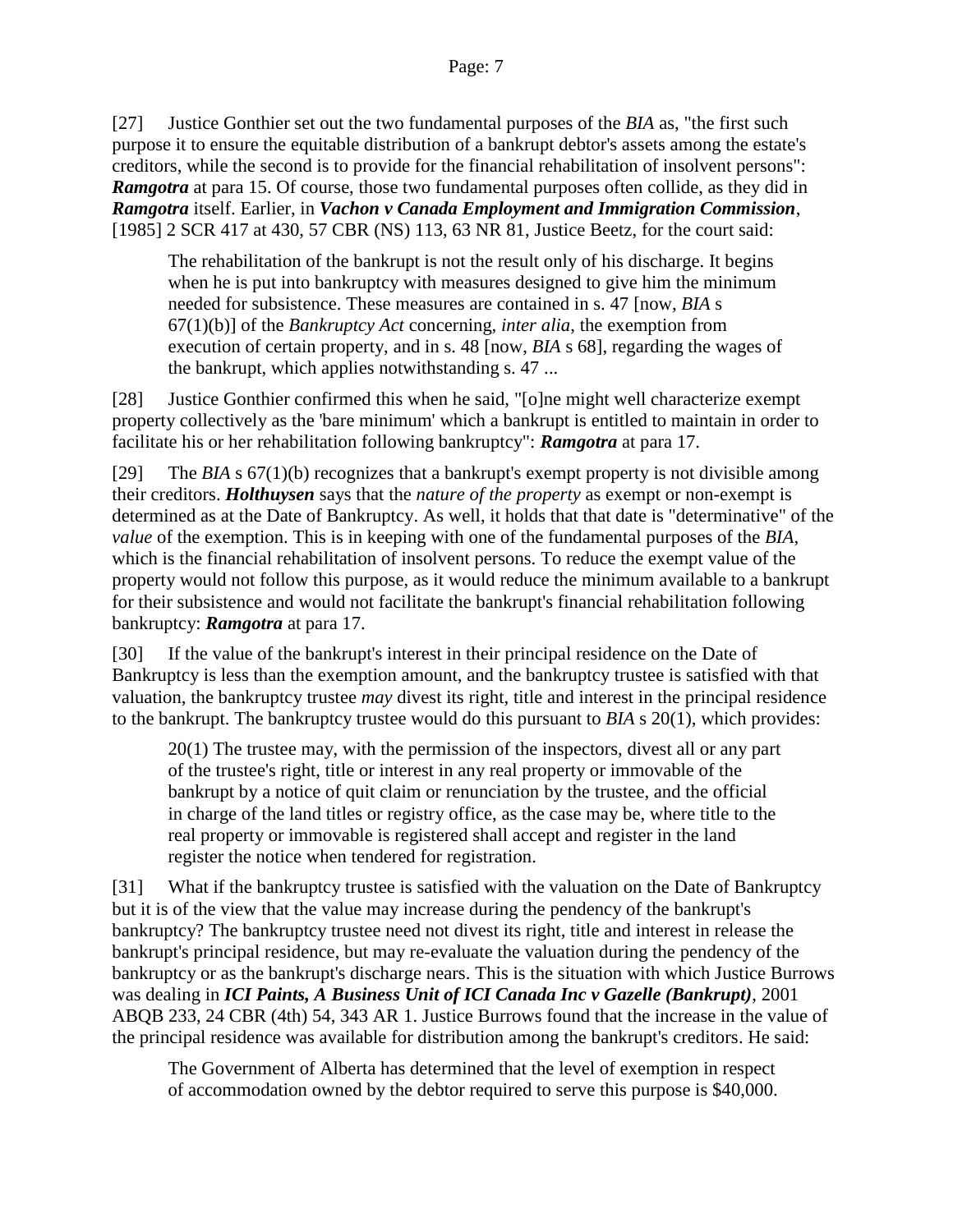Parliament has determined that the same exemption should be used in Alberta bankruptcies (*BIA* s. 67(1)(b)). Reasoning that would result in the debtor preserving more than that value from his owned accommodation and depriving his creditors of the benefit of excess value greater than \$40,000 violates the intention of the Alberta Legislature and Parliament.

#### *ICI Paints* at para 18.

[32] This Court agrees with that finding. Although Justice Burrows did not refer specifically to the *BIA* section that supports this result, it is *BIA* s 67(1)(c), which says that property of the bankrupt divisible among their creditors includes property that may "devolve on the bankrupt before their discharge." With respect, this finding does not go far enough. If the increase in the value of the principal residence was through the accretion of time, then his finding would be sound. However, to account fully for the increased value, the trustee, in whom the principal residence vests pending discharge, must pay the costs to maintain the principal residence, including any mortgage payments, real property taxes, and, possibly, the costs that the bankruptcy trustee might have incurred had it sold the principal residence to a third party. See *Rassell, Re*, 1999 ABCA 232 at paras 26-27, 237 Alta LR (3d) 85, 237 AR 136. If the bankrupt continued to reside in their principal residence during this time, the bankrupt will likely have to pay occupation rent which may be equal to, less than, or greater than the maintenance costs. In other words, there must be an accounting, and negotiation, to determine the exact value of the "excess" to which Justice Burrows refers. The bankrupt must get credit for those amounts from the Date of Bankruptcy until discharge, divestiture pursuant to *BIA* s 20(1), or sale, whichever first occurs.

[33] If neither the bankruptcy trustee nor a creditor challenges the value of the bankrupt's principal residence, and the bankrupt obtains an automatic or court-ordered discharge, no one may thereafter challenge such value, even if the discharged bankrupt sells the principal residence which nets the bankrupt an amount greater than the exempt amount. This Court agrees with Registrar Funduk, when he said, "The message to trustees and creditors is - advance claims for surplus equity in limited exemptions property by no later than the bankrupt's application for discharge, or forget it": *MacKay, Re*, 2002 ABQB 598 para 110, 318 AR 315, 4 Alta LR (4th) 181 (Registrar).

[34] What if the value of the principal residence on the Date of Bankruptcy exceeds the amount of the bankrupt's exemption? In those cases, the bankruptcy trustee might inquire of the bankrupt whether the bankrupt is able to pay the surplus over the exemption. If the bankrupt can pay the surplus or convince a third party to lend them sufficient funds to cover the surplus, the bankruptcy trustee will divest the estate of the principal residence pursuant to *BIA* s 20(1).

[35] But what if the bankrupt does not have the financial wherewithal to pay that surplus? Depending on the amount of the surplus, the bankruptcy trustee might sell the principal residence, much like it did in the case at bar. In that case, according to *Holthuysen*, the bankruptcy trustee must pay the bankrupt the amount of the exemption. It will distribute the surplus among the bankrupt's creditors. Must the bankrupt limit their use of the exempt sale proceeds that the bankruptcy trustee pays to them? There are two ways of looking at this issue. The first deals with the wording of *CEARegs* s 37(2). The question is whether the Bankrupt risks losing the exempt sale proceeds if they fail to comply strictly with *CEARegs* s 37(2). The wording of the regulation is vague, as it does not say what happens after the end of the 60-day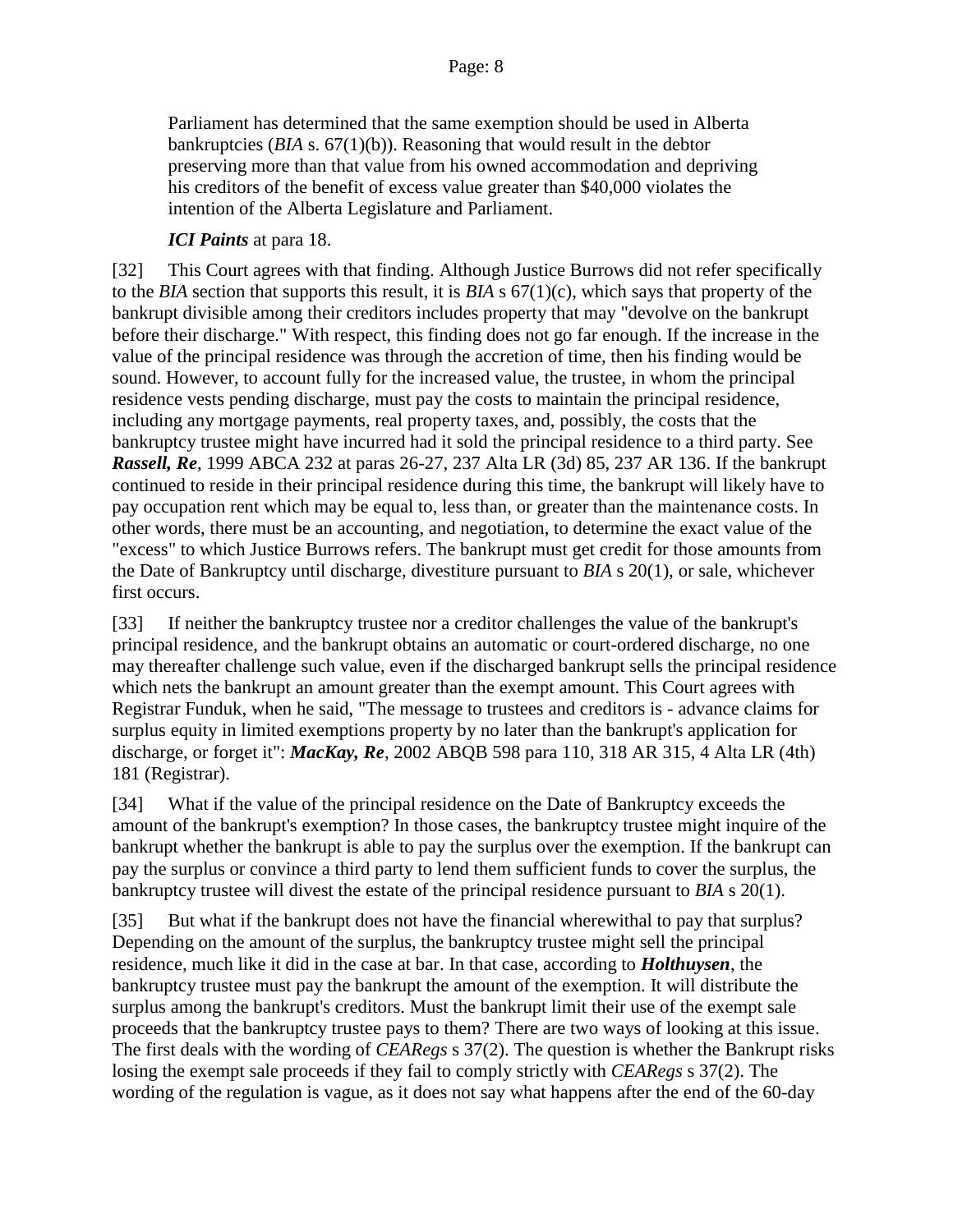period. Said differently, if the debtor asserts their exemption claim, and the exempt proceeds of sale or "stated value" are set aside and not intermingled, then what happens. Does the bankrupt receive the funds to do with the funds what they want, or must they invest the funds into another exempt asset. This vagueness is illustrated in *Bank of Montreal v Hobbs*, 2014 ABQB 545, 596 AR 365, 6 Alta LR  $(6<sup>th</sup>)$  51, when Justice Sullivan says:

... In a voluntary sale, the debtor is in control of the process and has the opportunity to determine how, by what means, and when their designation of exempt property is to be dealt with. The legislature determined that the debtor must do so within 60 days.

*Hobbs* at para 22.

[36] Do what? Similarly, in *Alberta Treasury Branches v Samso Holdings Ltd*, 2003 ABQB 963, 25 Alta LR (4th) 83, 347 AR 359, Justice LoVecchio was dealing with how to determine when the 60-day period begins but does not address what happens after the 60-day period expires. He simply finds, based on the facts before him, that the bankrupt was entitled to claim the exemption.

[37] Some courts have found that, despite the vagueness in the wording of the regulation, the debtor has 60-days within which to use the proceeds of sale to purchase other exempt property. In *Dunbar (Re)* (1997), 47 CBR (3d) 195 at para 23, 205 AR 139 (Registrar), Registrar Funduk said:

... [T]he exemption ceases to exist at the end of 60 days unless the bankrupt has in the meantime used the sale proceeds to buy other exempt property. Although the bankrupt can claim the exemption at the date of bankruptcy he might later lose the exemption if (a) he does not use the sale proceeds in 60 days to buy other property which he can claim as exempt or (b) he comingles the sale proceeds.

[38] Similarly, in *Thorne (Re)*, 2004 ABQB 83 at para 12, 1 CBR (5th) 101 (Registrar), Registrar Laycock said:

... The legislature must have intended the debtor have 60 days from the receipt of the sale proceeds to decide what to do with the funds and initiate the purchase of a replacement asset.

[39] Again, the regulation itself does not say this. However, this finding is in keeping with comments that the Alberta Law Reform Institute made before passage of the *CEA*, when it said:

We think that, in the case of the exempt portion of enforcement sale proceeds and in the case of a voluntary sale of exempt property, the cash to which the exempt property has been converted should be exempt for a period long enough to permit the debtor to convert the cash back into exempt property ... If the proceeds are mixed with another fund, the exemption should be lost.

Alberta, Alberta Law Reform Institute, *Enforcement of Money Judgments Vol 1: Report No. 61* (Edmonton: March 1991) [ALRI Report] at 319. [Emphasis added].

[40] Despite the recommendation, the *CEARegs* s 37(2) does not refer to enforcement sale proceeds. It refers only to a situation "where an enforcement debtor sells ... exempt property." Accordingly, it appears, if the exempt proceeds are derived from an enforcement sale, the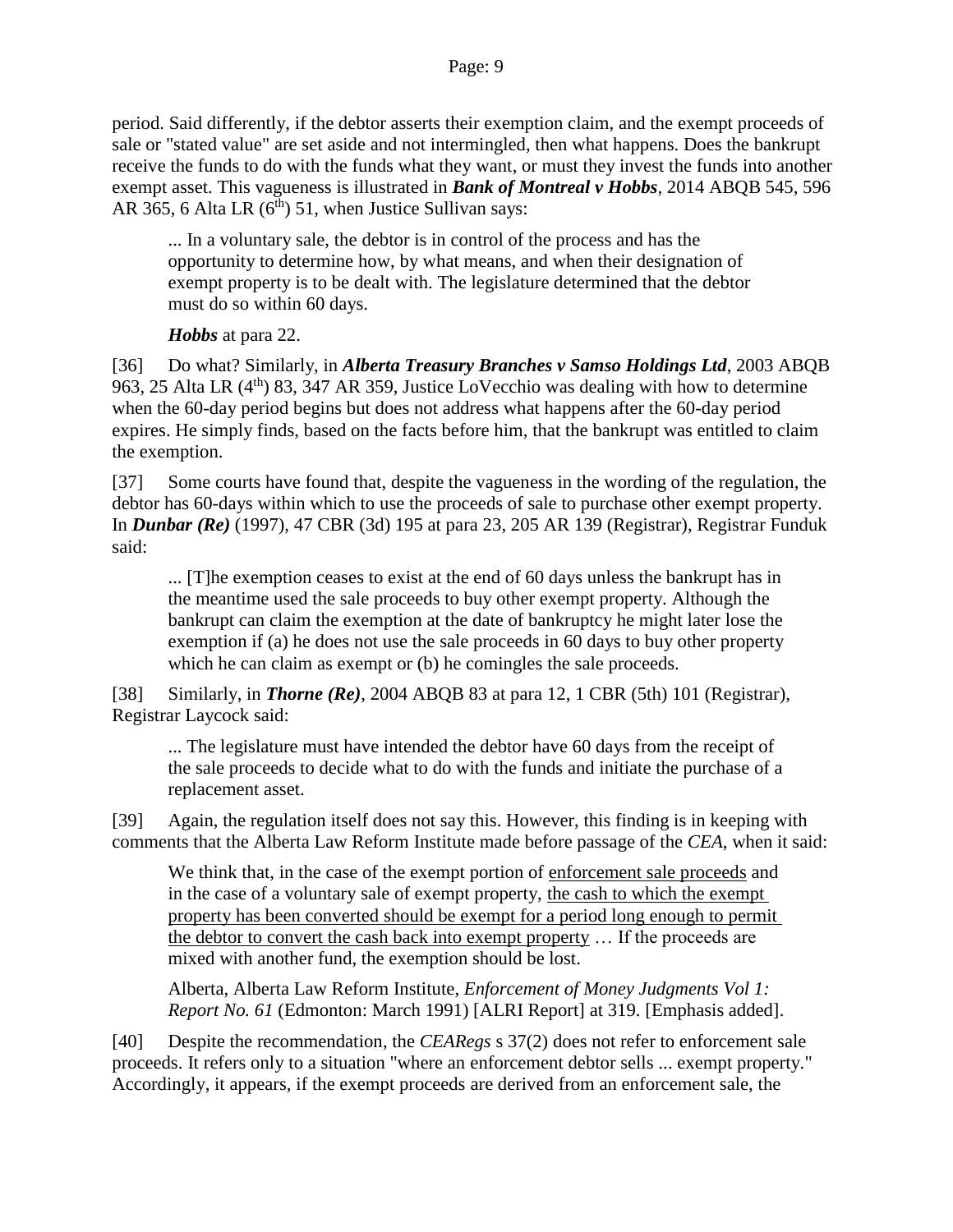enforcement debtor need not convert the exempt portion of the sale proceeds to other exempt property. However, if the debtor voluntarily sells the property *CEARegs* s 37(2) applies.

[41] Does *CEARegs* s 37(2) apply to situations in which the property is sold other than through an enforcement sale or the voluntary sale by the enforcement debtor. There are conflicting authorities on this issue. In *Hobbs*, after reviewing the objects of the exemption provisions and the jurisprudence that considered the impugned sections, Justice Sullivan found that *CEARegs* s 37(2) did not apply when the sale was a court-ordered sale in a foreclosure action. Thus, the enforcement debtor was not constrained by the limitations set forth in that regulation.

[42] In *Cziborr v Hamilton*, 2009 ABQB 694, 484 AR 60, 61 CBR (5<sup>th</sup>) 293, Justice Belzil reached a different conclusion. In that case, the debtor's principal residence, as found by a Master, was sold pursuant to writ enforcement proceedings. The order confirming the sale declared that \$40,000 from the proceeds be paid into court. The learned Master found that the debtor (who by then had becomes a bankrupt) did not make her claim to those funds within the 60-day period, so she lost her exemption. On appeal, Justice Belzil dismissed the appeal. Although he did not specifically rule on it, implicitly, Justice Belzil found that *CEARegs* s 37(2) applies to a forced sale, or an enforcement sale situation. Perhaps that argument was not raised before him, because he dealt specifically with the date on which the 60-day period begins.

[43] Based on a plain reading of the *CEARegs* s 37(2), and the objectives of the exemption provisions, this Court agrees with the decision that Justice Sullivan reached in *Hobbs*. *CEARegs*  s 37(2) only applies to situations in which the enforcement debtor voluntarily sells the exempt property. *CEARegs* s 37(2) says, "where an enforcement debtor sells." This Court agrees with the comments that Registrar Funduk made in *McAteer, Re* (1981), 32 AR 248 at paras 52-53, 38 CBR (NS) 217, when he said:

... A "voluntary sale" as used in the cases is used in contradiction to a "forced sale". A forced sale is, in my view, a sale of the property as the result of the actions of a third party, such as a mortgagee, a builders' lien claimant, an execution creditor (subject to the \$8,000 guarantee), a co-owner through partition or sale, or a trustee in bankruptcy. A forced sale is one where the property is, as it were, sold out from under the debtor.

A voluntary sale is, on the other hand, a sale by the debtor himself.

[Emphasis added].

[44] As well, there is nothing in the *CEA* or the *CEARegs* that says that the enforcement debtor (or bankrupt) must make a *claim* to an exemption within a 60-day period, or any period, for that matter. The exemption exists without such a claim. It is only if the "enforcement debtor sells" the exempt property that the 60-day period arises under *CEARegs* s 37(2). The impropriety of the requirement the debtor (or bankrupt) must make a claim to an exemption is illustrated in *Direct Rental Centre (West) Ltd v Norkus Estates (Trustee of)*, 2001 ABCA 233 at paras 42-44, 299 AR 39, 97 Alta LR (3d) 213 where Justice McFadyen for the majority said:

... [T]he legislative history, the scheme and provisions of the *CEA* and the intention of the *CEA* support the conclusion that an exemption is not a privilege but a right. The express provisions in the *BIA* excluding exempt property, and imposing a duty on the trustee not to distribute exempt property affirms the right.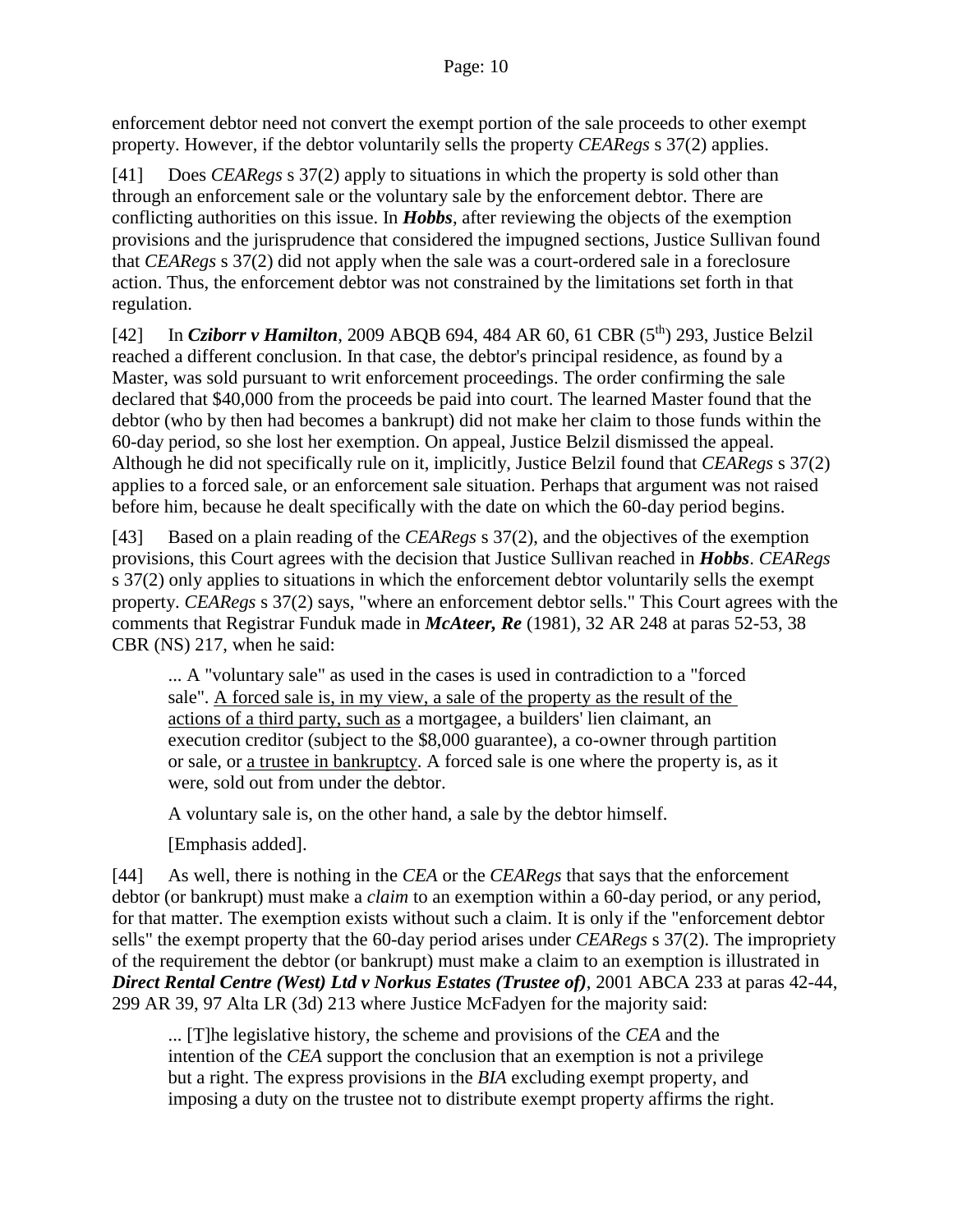In conclusion, I find that the exemption was a right which did not need to be claimed by the bankrupt debtor.

[45] This brings us back to the original question. What if the exempt property is sold by a bankruptcy trustee to access the surplus value of the exempt property. This is, in essence, a forced sale that the bankruptcy trustee is conducting. The bankrupt is not voluntarily selling exempt property. As a result, this Court holds that *CEARegs* s 37(2) does not apply to such a sale and the trustee must pay the exempt amount to the bankrupt, and the bankrupt need not apply those proceeds to other exempt property, and may commingle those funds, as they see fit. This is in keeping with *Ramgotra* at para 17.

[46] The second way of looking at this issue deals with timing of when the bankrupt/debtor sells the exempt property. *Holythusen* says that a bankruptcy trustee must determine whether any of the bankrupt's property is exempt on the Date of Bankruptcy. If the property's value is such that it is worth less that the exemption amount, the bankruptcy trustee may divest itself of the property pursuant to *BIA* s 20(1). In such a case, the bankruptcy trustee should obtain either inspector approval to the divestiture, or, at least, the approval of the bankrupt's major creditors. If the bankruptcy trustee cannot obtain that approval, it should seek the court's direction. The concern, of course, is that without such concurrence, the bankrupt and bankruptcy trustee risk facing an application by a creditor pursuant to *BIA* s 38 to set aside the trustee's divestiture of the property, which is what happened in *ICI Paints*. As mentioned, the bankruptcy trustee must establish the value of the property taking account of the bankrupt's exemption *and* the amount it will cost the bankrupt's estate to maintain and dispose of the property pending discharge. Only then will the trustee, and the bankrupt's creditors, be able to place a true value on the quantum of the surplus value of the property.

[47] If the bankruptcy trustee divests itself of the exempt property to the bankrupt, this Court finds that thereafter, the bankrupt is free to do what it likes with that property, as the trustee has found the property will not comprise property that is divisible among the bankrupt's creditors.

[48] What if the debtor sells the exempt property before the Date of Bankrutpcy? The starting point for this portion of this discussion is *Regal Distributors Ltd v Freele*, [1931] 1 WWR 299, [1931] 1 DLR 943, 25 Alta LR 279 (Alta SC-App Div), which held that the proceeds from the voluntary sale of an exempt home by a debtor are not exempt under the *Exemptions Act*, RSA 1922, c 95. This principle was upheld in *Alberta Treasury Branches v Wilson* (1996), 178 AR 237, 37 Alta LR (3d) 260 (CA). In *Wilson*, the court noted:

Several cases have affirmed the rule that the proceeds of the voluntary sale of an exempt homestead are not themselves exempt. ... In other cases the rule has been departed from, though in each instance the judge seems not to have been aware of the decision in *Regal* and for this reason should not be followed. ...

There will be a declaration that the proceeds of sale of the house are not exempt.

*Wilson* at para 15-16.

...

[49] The court in *Wilson* made no mention of the *CEA* or the *CEARegs*, which is not surprising, given that the decision in *Wilson* was rendered on January 12, 1996, and the newlyminted *CEA* came into force on January 1, 1996. It appears that neither the *CEA* nor the *CEARegs* was argued in *Wilson*.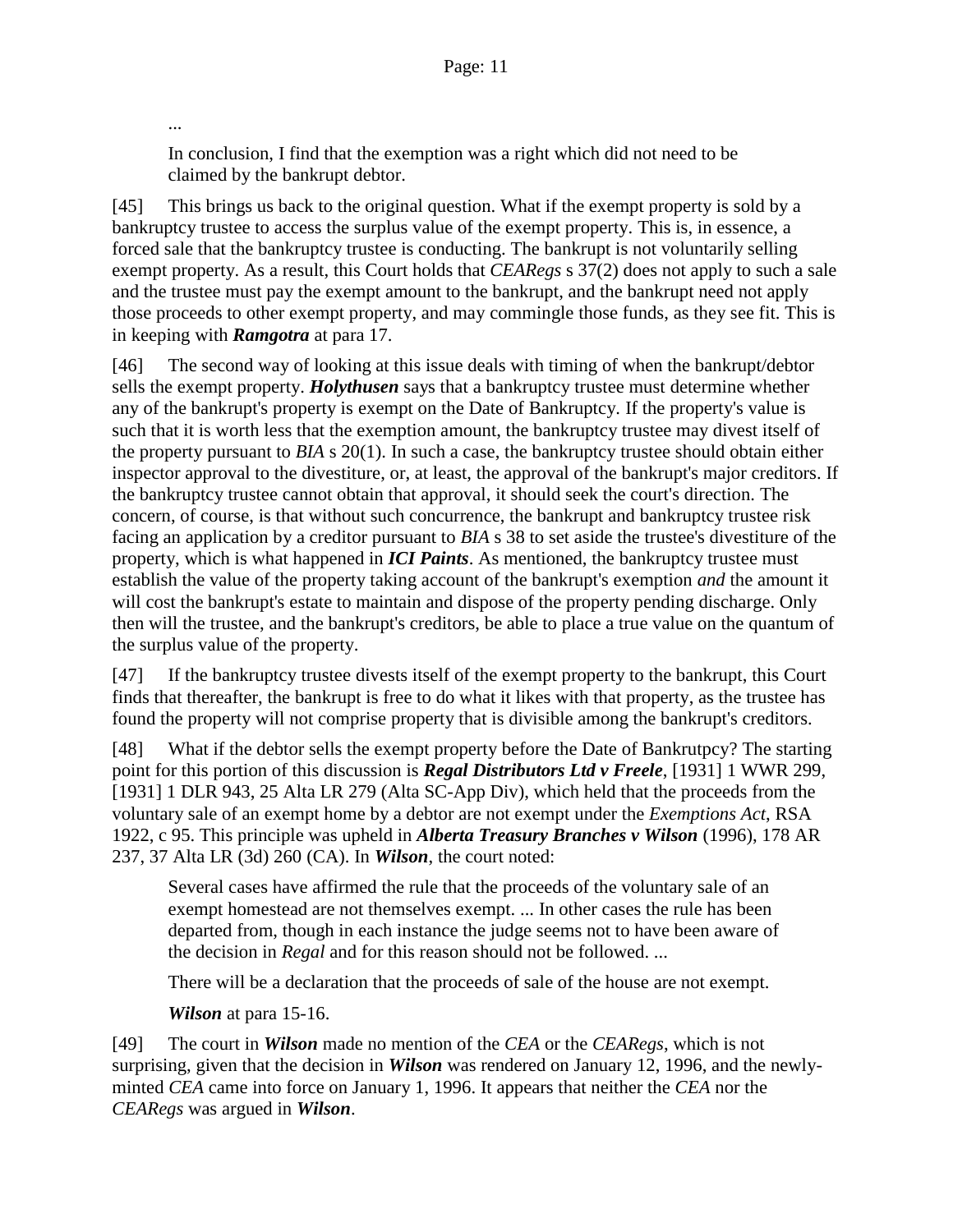[50] The *ratio decidendi* of *Regal* and *Wilson* has been supplanted by *CEARegs* s 37(2). See also ALRI Report at 319-20.

[51] In *Dunbar, Re*, 1998 ABQB 413, 222 AR 102, 5 CBR (4th) 48 (Registrar), a husband and wife jointly owned a house in which they lived. In January 1996 they listed the house for sale. Soon after, the husband and wife separated. The wife went to live with her mother, and she never returned to the residence. The husband remained in the house until possession of it was given to the purchasers.

[52] On June 7, 1996, the husband and wife entered a sale contract for the house, with a closing date of July 15, 1996. On July 10, 1996, the husband assigned himself into bankruptcy and the wife assigned herself into bankruptcy the following day. The transfer was registered at Land Titles on July 17, 1996. The husband gave up possession at the end of July.

[53] The husband and wife's solicitor received the purchase price on August 9, 1996, and the solicitor forwarded the net proceeds of \$39,150 to the bankruptcy trustee the same day. The bankruptcy trustee considered the sale proceeds to be exempt, so he gave it to the bankrupts by a cheque dated August 15, 1996. The husband deposited the cheque in the bankrupts' joint bank account. At that time there was a \$201.14 credit in the account.

[54] On September 24, 1996, the bankrupts entered a contract to buy a one-third interest in the wife's mother's house for \$40,000, with a closing date of October 1, 1996. From the date the husband deposited the funds in the joint bank account to September 26, 1996, there were debits to the account. Because there were insufficient funds to cover the \$40,000 purchase price, the husband obtained money from his father to top-up the joint account. They closed the sale with the wife's mother.

[55] Registrar Funduk held that because the sale proceeds were intermingled with other funds in the joint bank account, they lost their exempt character pursuant to *CEARegs* s 37(2). What is the reason for the requirement that the exempt funds be kept separate from other funds? The Alberta Law Reform Institute said:

The creditors should not be delayed and the court's time should not be wasted by applications to determine which part of a mixed fund is the remaining proceeds of the sale of exempt property, especially when it would have been simple for the debtor to have kept the fund separate when it was created. If the proceeds are mixed with another fund, the exemption should be lost.

ALRI Report at 319.

[56] In *Thorne* ( $\text{Re}$ ), 2004 ABQB 83, 1 CBR ( $5^{\text{th}}$ ) 101 (Registrar), the bankrupt's leased motor vehicle was written off because of an accident about one month before she assigned her property for the general benefit of her creditors. The bankrupt received the residual insurance proceeds, the balance of which she provided to her bankruptcy trustee. The bankruptcy trustee applied to have the court determine the bankrupt's exemption to those funds. Registrar Laycock held, "The legislature must have intended the debtor to have 60 days from the receipt of the sale proceeds to decide what to do with the funds and initiate the purchase of a replacement asset": *Thorne* at para 12 [emphasis added]. Like Registrar Funduk in *Dunbar*, Registrar Laycock found that *CEARegs* s 37(2) continued to apply and the bankrupt had to comply strictly with it, but the 60 day clock does not begin to run until the bankrupt receives the sale proceeds. See also *Knight, Re*, 2012 ABQB 759 at paras 39-44, 554 AR 407, 75 Alta LR (5<sup>th</sup>) 48 (Registrar).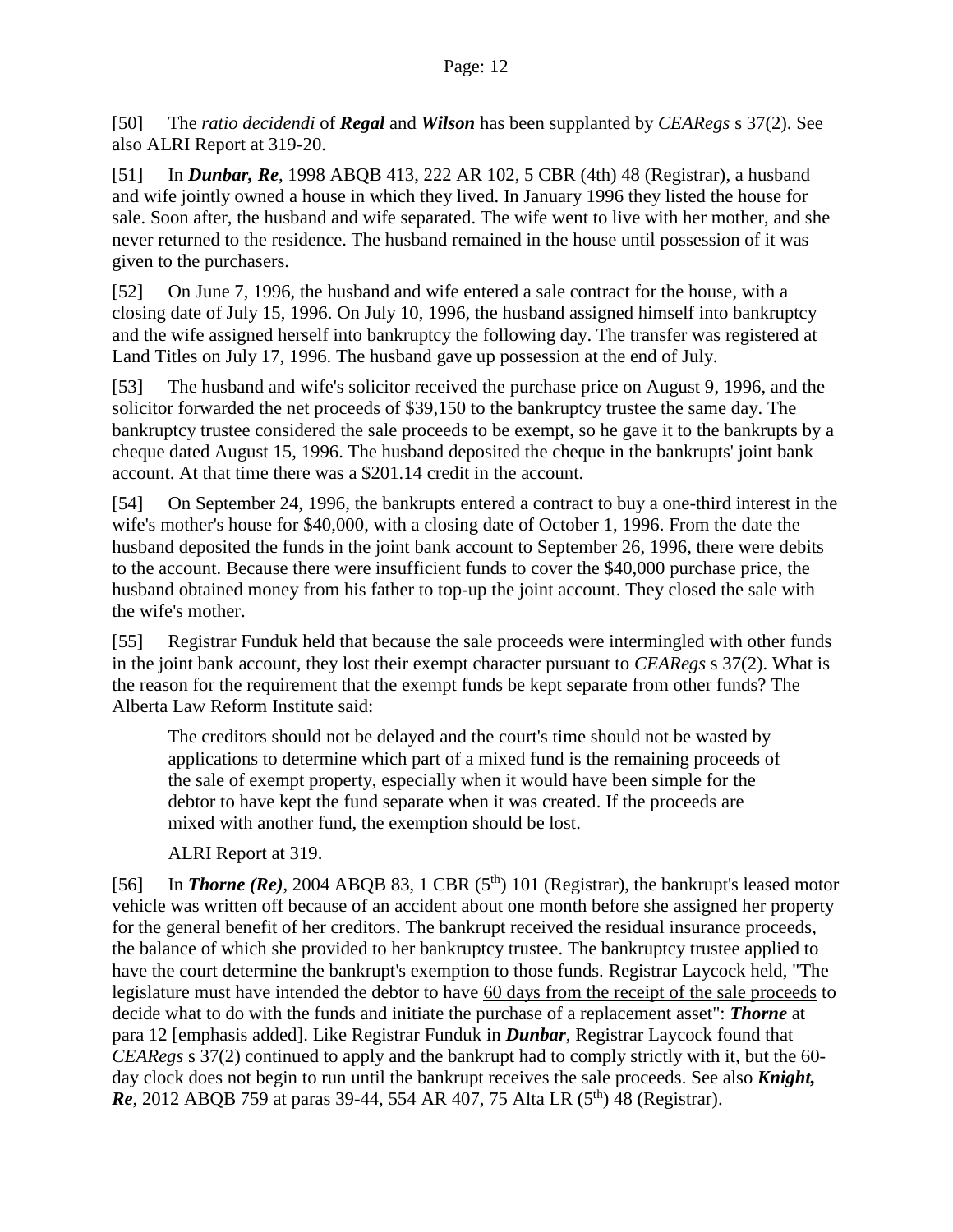[57] Thus, it appears from the wording of *CEARegs* s 37(2) and *Thorne* that exempt funds that a bankrupt receives from a voluntary pre-bankruptcy sale either from the bankruptcy trustee or from the purchaser must be "invested" in a further exempt asset. Registrar Hanebury did not place such a requirement on the bankrupt in *Knight*.

[58] The Alberta Law Reform Institute in the ALRI Report discussed the "Shelter" exemption and observed:

In most cases, the renter debtor and the owner debtor will be in approximately the same situation where the monthly cost of shelter is concerned. If the debtor who owns his or her home is carrying a mortgage, which is likely to be the case where the debtor is in such financial difficulty that exemptions are relevant, the mortgage payments, which must be met for the debtor's shelter to be maintained, will be a draw on the owner debtor's exempt wages roughly equivalent to the shelter costs of the non-owner debtor. Typically, only an insignificant portion of the monthly mortgage payment builds the mortgagor's equity.

ALRI Report at 267-68.

[59] It went on to say:

If the equity is below \$40,000, it is protected in the form of equity in the house. If the total equity is above \$40,000, and the house is sold, \$40,000 should continue to be exempt for a period long enough to allow the debtor a reasonable opportunity to use it to secure alternative accommodation.

ALRI Report at 271.

[60] The monetary limit of the principal residence exemption was raised from \$8,000 to \$40,000 in 1984: *Holthuysen* at para 5. Before the Alberta Legislature raised this exemption amount, there was debate that the monetary limit was too low; even in 1984. See ALRI Report at 272-73. Although the Alberta Law Reform Institute made no recommendations concerning the monetary limit, it said, "this is one of the provisions that we suggest be subject to the periodic adjustment process that we recommend for all monetary limits": ALRI Report at 273.

[61] In *Re Piraux (Bankrupt)*, 2006 ABQB 409 at paras 50-51, 398 AR 66, 61 Alta LR (4th) 128, Justice LoVecchio observed:

I am also sensitive to the apparent inadequacy in the current housing market of a \$40,000 exemption for the purpose of replacing a home and I note from an excerpt of the *Holthuysen (Trustee of) v. Holthuysen*, 1986 CarswellAlta 446 (Alta. C.A.) decision, quoted in *MacKay, Re*, that the \$40,000.00 exemption came into force in 1984.

A generation later, the \$40,000 maximum might well be past its best before date. However, that is a matter for the Legislature not the Courts.

[62] It is interesting to note that in 1984, the average home price in Calgary was \$86,724, whereas in May of 2022, the average home price in Calgary was \$546,000: Alberta Real Estate Association, City of Calgary Monthly Statistics (online: <

[https://configio.blob.core.windows.net/media/em\\_AlbertaRE/Attachments/Stats/Public%20Files/](https://configio.blob.core.windows.net/media/em_AlbertaRE/Attachments/Stats/Public%20Files/City%20of%20Calgary%20-%200046%20-%20Public.pdf) [City%20of%20Calgary%20-%200046%20-%20Public.pdf>](https://configio.blob.core.windows.net/media/em_AlbertaRE/Attachments/Stats/Public%20Files/City%20of%20Calgary%20-%200046%20-%20Public.pdf) accessed June 15, 2022.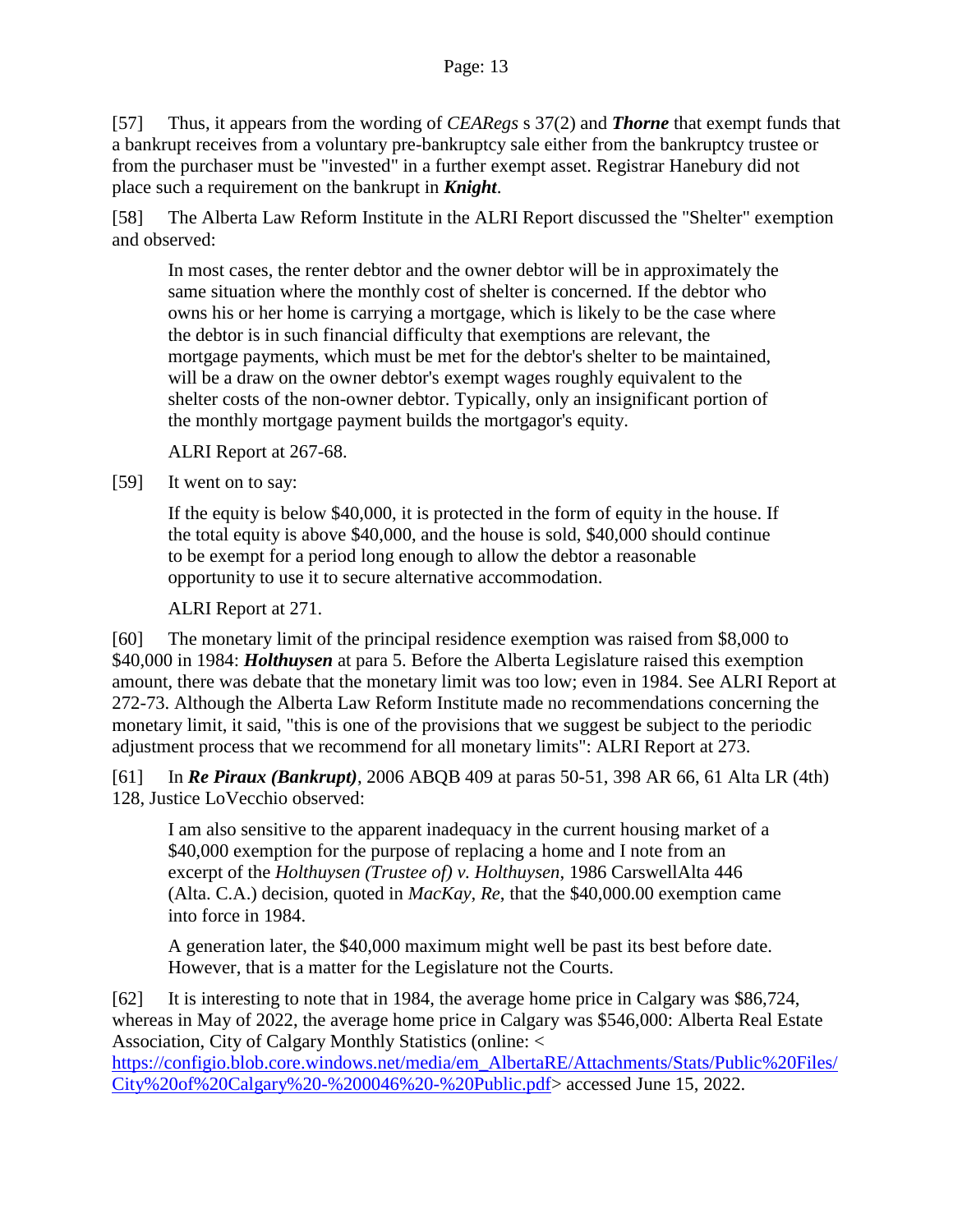[63] Is it realistic to expect a bankrupt to invest their \$40,000 into an exempt principal residence and qualify for a mortgage to finance the rest? Or is that alternate accommodation more likely to be a rental property? In either case, in the words of the Alberta Law Reform Institute, the renter bankrupt and the owner bankrupt will be in approximately the same situation where the monthly cost of shelter is concerned. The unfairness of this situation is exhibited in **Dunbar** where the bankrupts lost their shelter in the form of a one-third interest in a \$120,000 residence because they did not strictly abide by *CEARegs* s 37(2).

[64] In *Davis, Re*, 1991 ABCA 106, 116 AR 17, 80 Alta LR (2d) 100, Justice Stratton for the court said, "the primary intent of the legislation is to protect the debtor from undue economic hardship, or perhaps more accurately economic disaster, given that the debtor's home is at stake": *Davis* at para 38. He went to say:

Support of my view of the legislative intent is found in the 1978 Working Paper, "Exemption From Execution and Wage Garnishment," Alberta Institute of Law Research and Reform (pp. 13 and 14).

The paramount purpose of the present Alberta legislation in this area appears to be to preserve for the debtor and his family the means to survive and earn a livelihood. A humane system of law cannot allow a debtor to be completely stripped of his assets and thrown out on to the street.

In addition, the legislation promotes the following policy consequences which were probably not foreseen by the legislature at the time of the enactment. (1) Exemptions may obviate the need for welfare and other public programmes to support the debtor. (2) Exemptions may prevent the debtor going bankrupt ... (3) Exemptions minimize the debtor's losses through forced execution sales.

*Davis* at para 39.

[65] If that is the purpose of exemptions legislation, is that purpose served by requiring a bankrupt to take their \$40,000 exemption and try to find a principal residence for \$40,000 or using it as a downpayment on a principal residence that costs many times more than the \$40,000, failing which, the \$40,000 is surrendered-back to the bankruptcy trustee for distribution among the bankrupt's creditors? Or is it more humane to allow the bankrupt to rent modest premises and use the \$40,000 to cover their living expenses while they rehabilitate financially?

[66] Arguably, the Alberta Court of Appeal partially answered these questions in *Royal Bank v Laughlin*, 2001 ABCA 78, 277 AR 201. In that case, the debtor lived on and farmed exempt lands. She gave a charging order to her two solicitors to secure their fees. She also gave a charging order to her daughter for amounts her daughter apparently provided to her. The daughter foreclosed on the lands and the balance, after paying priority charges, was held in trust. The Royal Bank, which held general security as against the debtor, commenced proceedings to determine entitlement to those funds. The bank alleged that the claims of the two solicitors and daughter were fraudulent preferences or conveyances. The court held that the debtor's disposition of her exempt property is not unlawful or fraudulent as it did not defeat, hinder, or delay her creditors and she "was free to dispose of her exempt equity as she saw fit": *Laughlin* at para 33.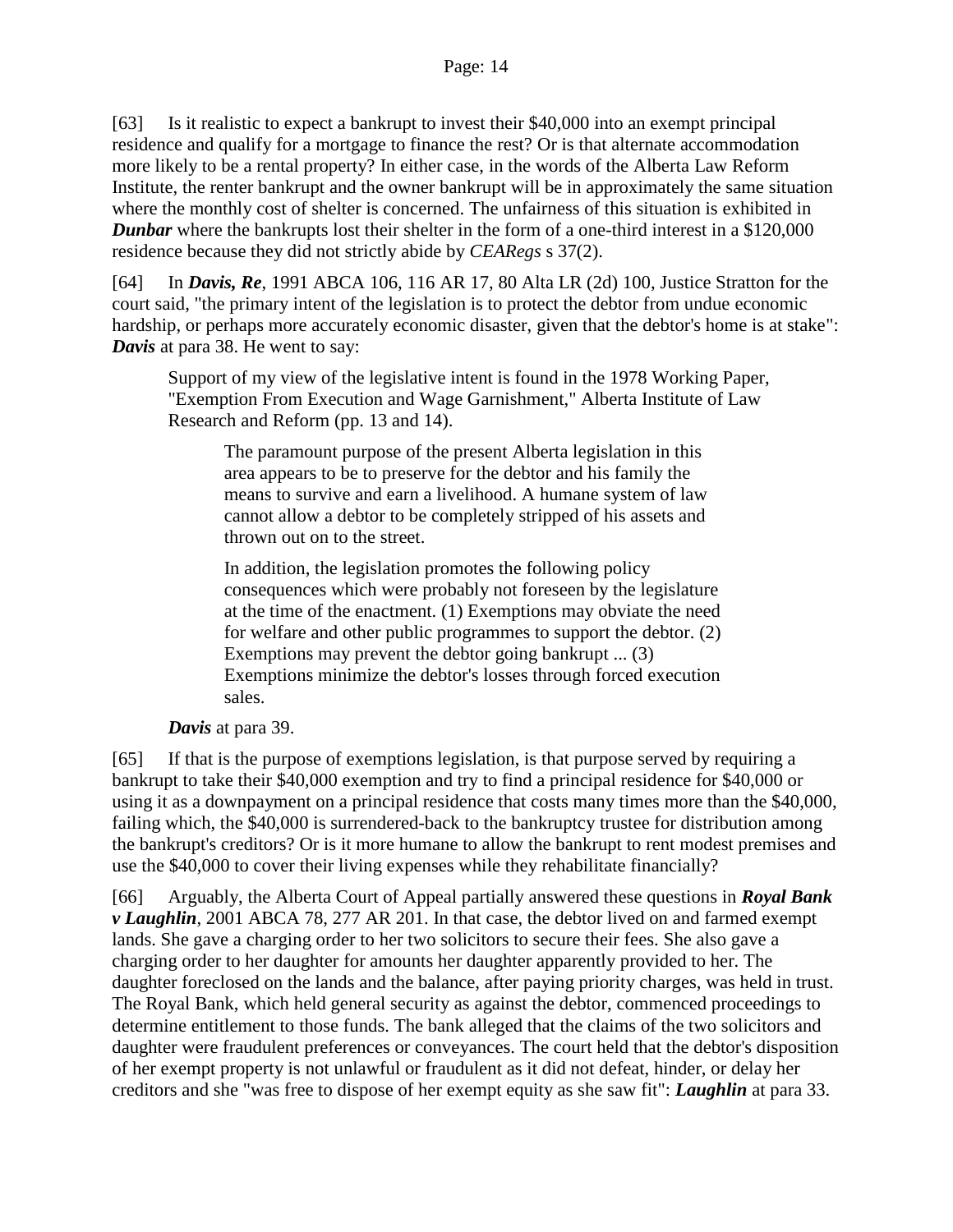It repeated a quotation contained in *Abba, Re*, 1998 ABQB 730 at para 11, 230 AR 185, 66 Alta LR (3d) 277, which said:

Exempt property is not available to creditors since they have not been injured, delayed, prejudiced or postponed by reason of dealings with exempt property which they had no right to in any event. No creditor is prejudiced by exempt property being given away. A settlement of exempt property cannot affect creditors' rights.

[67] Similarly, in *Minister of National Revenue v. Anthony* (1995), 32 CBR (3d) 109 at para 18, 402 APR 91 (Nfld SC – CA), Justice Marshall, for the court, said:

[The *BIA*] clearly does not extend the right of creditors to assets which would not have been amenable to satisfy the debtor's obligations before bankruptcy. Indeed, s. 67(1)(b) may be viewed as expressing an intent not to exact such extended liability from the bankrupt as one of the conditions of discharge.

[68] In a bankruptcy, no creditor is prejudiced by the bankrupt using their exempt property for living expenses or for any other expenses, for that matter. In fact, a bankrupt may want to save the \$40,000 in the hopes that someday, they may be able to purchase some form of modest shelter. As Justice LoVecchio said in *Mutter, Re*, 2010 ABQB 312 at para 21, 26 Alta LR (5th) 71, 485 AR 175

The purpose of the exemption is to permit a bankrupt to retain some small portion of their assets in order to give them a minimal financial stake in life when they emerge from the bankruptcy process. Hopefully, this minimal financial stake permits the bankrupt to attempt to rebuild their life, relying on their own resources.

[69] These are the underlying reasons for having exemptions laws. How can the courts meet these objectives in the face of *CEARegs* s 37(2), which says that the debtor (or bankrupt) must replace the exempt proceeds with exempt property? The answer lies in the wording of *BIA* s 72(1), which says that the *BIA* does not abrogate or supersede the substantive provisions of any other law or statute relating to property and civil rights that are "not in conflict with" the *BIA*.

[70] Circling back to *Ramgotra*, Justice Gonthier characterized exempt property as "the 'bare minimum' which a bankrupt is entitled to maintain in order to facilitate his or her rehabilitation following bankruptcy": *Ramgotra* at para 17. He repeated the importance of exemptions when he said, "one must not lose sight of the fact that the result of the transaction is the acquisition of an asset which is so essential to the bankrupt and his or her dependents that it has been rendered exempt from execution or seizure by provincial legislation incorporated into the *Act* by s 67(1(b)": *Ramgotra* at para 28. Finally, at the estate-administration stage, he said:

... [W]hile an asset which is exempt under provincial law passes into the possession of the trustee at the time of bankruptcy, the exemption itself bars the trustee from dividing the asset among creditors where s.  $67(1)(b)$  is operative.

## *Ramgotra* at para 49.

[71] If exemptions are established on the Date of Bankruptcy in accordance with *Holthuysen*, and if the proceeds resulting from the sale of exempt property are exempt, such that the exemption bars the trustee from dividing the sale proceeds among the bankrupt's creditors, then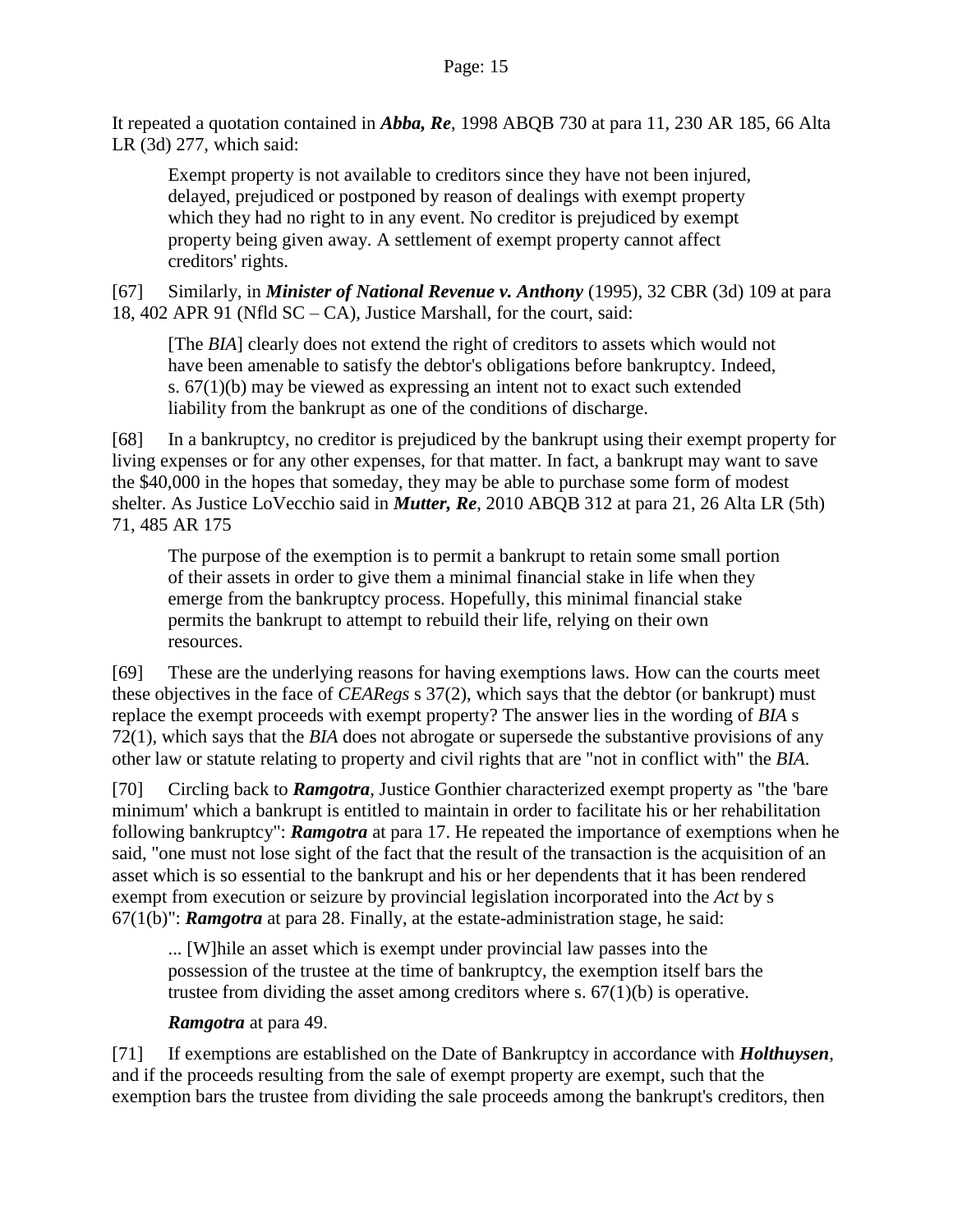why must the bankrupt use those proceeds to purchase further exempt property? The bankrupt's creditors are not being injured, delayed, prejudiced or postponed by allowing the bankrupt to use the sale proceeds to live, as the creditors had no right to the sale proceeds in the first place. And given the current economic climate, in all likelihood, the bankrupt would not be able to acquire replacement exempt property with the \$40,000. This makes *BIA* s 67(1)(b) ineffective, as the bankrupt would have to surrender the sale proceeds to the bankruptcy trustee for distribution among their creditors.

[72] As the Supreme Court of Canada said in *Rizzo*, "statutory interpretation cannot be founded on the wording of the legislation alone." Rather, "the words of an Act are to be read in their entire context and in their grammatical and ordinary sense harmoniously with the scheme of the Act, the object of the Act, and the intention of Parliament."

[73] This Court finds that in the case of a bankrupt, *CEARegs* s 37(2) conflicts with *BIA* s 67(1)(b), as it has the potential of making *BIA* s 67(1)(b) ineffective. As well, it flies in the face of the objects of the *BIA*, as set forth in *Ramgotra* and other cases. As a result, this Court finds that the sale proceeds remain exempt whether they are commingled with the bankrupt's other funds or not used within 60 days to purchase further exempt property. Such a finding does not interfere with the equitable distribution of a bankrupt's assets among the estate's creditors, as those creditors have not been injured, delayed, prejudiced, or postponed by not having access to property in which they had no interest. As well, if the bankruptcy trustee divests itself of the bankrupt's property pursuant to *BIA* s 20(1), the bankrupt may use that property as part of the "bare minimum" to facilitate their financial rehabilitation following bankruptcy. To require the bankrupt to use that property, or the exempt portion of it, towards further exempt property similarly flies in the face of the purpose of the exemption provisions contained in the *BIA*. Besides, the bankrupt did not come into possession of the exempt property through their voluntary sale of it. They came into possession of it through the bankruptcy trustee's sale or divestiture of it.

[74] What if the bankrupt sells their principal residence during the pendency of their bankruptcy? Are the proceeds of sale exempt? This was the situation in *Gruber*. Justice Forsyth created the idea of "One Step, Two Estates" notion to which the Bankruptcy Registrar referred in *Perry*. Justice Forsyth said:

As previously noted, case authority is clear that the effective date for determination of the status of the exemption occurs on the date of bankruptcy. At that date the Bankrupt's property was severed into two estates: one estate that vests with the Trustee and is divisible amongst the Bankrupt's creditors, and one that remains with the Bankrupt because it is exempt under the provincial law.

[75] As we now know, this is incorrect, as *Ramgotra* says that on the Date of Bankruptcy, all the bankrupt's property vests in the bankruptcy trustee. See *BIA* s 71; *Ramgotra* at para 44. We must remember that Justice Forsyth decided this case before *Ramgotra*. The effect of his finding, however, is illustrated when Justice Forsyth says, "I am satisfied that an asset which is validly exempt at the date of bankruptcy remains exempt, notwithstanding the nature of any subsequent dealing with that asset": *Gruber* at para 23. This has resulted in other courts interpreting *Gruber* as standing for the principle "once exempt, always exempt." This is not what Justice Forsyth held in that case. He said: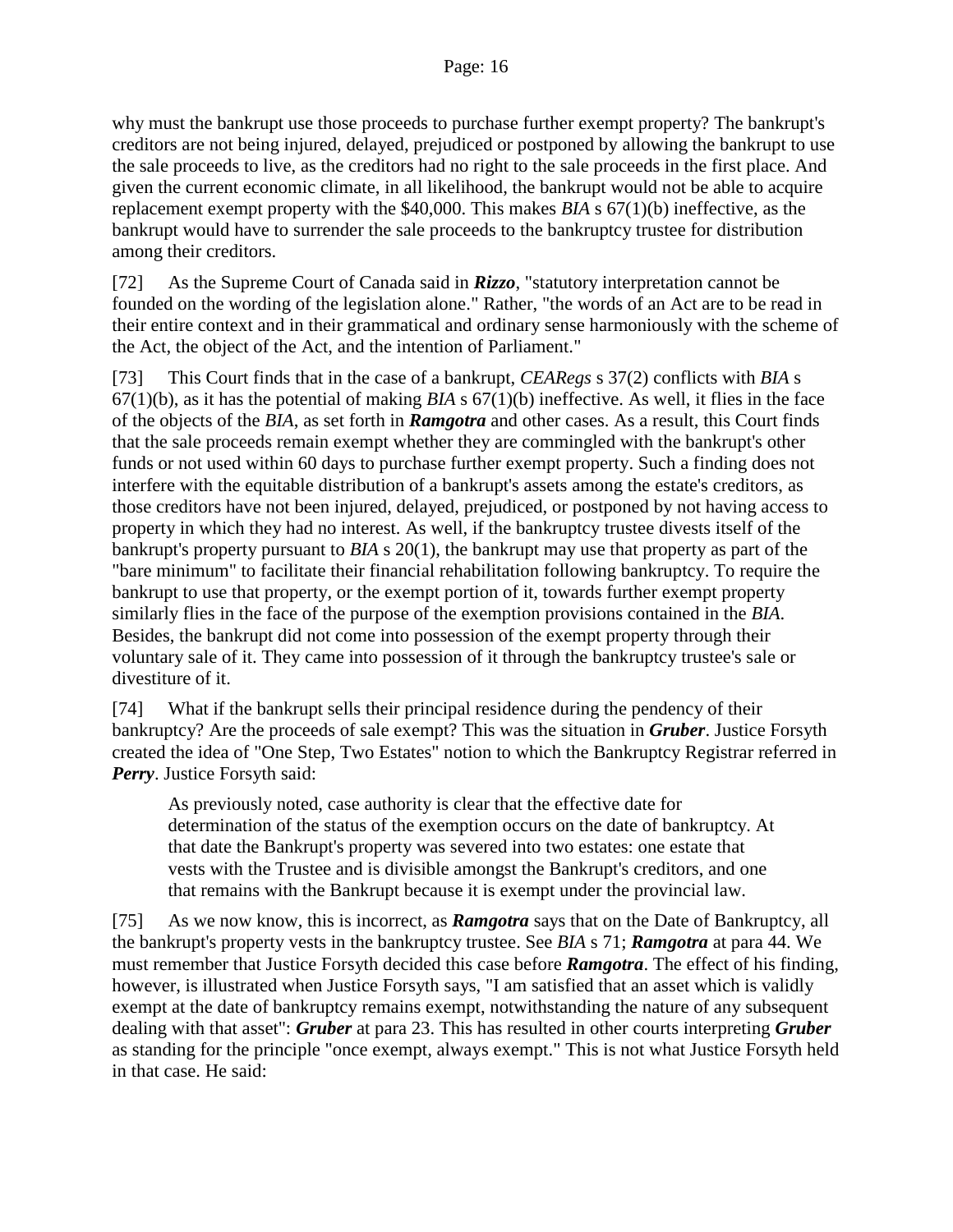#### Page: 17

... I find that the Bankrupt was entitled to the exemption of his interest in his home at the date of the bankruptcy as he was in actual occupation, and the equity was less than \$40,000. The fact that he subsequently sold that property prior to his discharge, does not affect his entitlement to one-half of the net proceeds of that sale as exempt property. Therefore, the Bankrupt's interest in the net sale proceeds from his home which was claimed exempt at the date of his Assignment but subsequently sold by him is property exempt and does not comprise an asset of his bankrupt estate.

*Gruber* at para 24.

[76] In *ICI Paints*, Justice Burrows correctly describes Justice Forsyth's finding in *Gruber*, when he said:

*Gruber* stands for the proposition that a portion of the bankrupt's equity in his home is exempt from division amongst his creditors and nothing that happens after the assignment, including the liquidation of the property interest, can cause the bankrupt to lose the benefit of that exemption. The case does not stand for the proposition that an increase in the value of the property after the assignment results in an increase in the exemption.

## *ICI Paints* at para 13.

[77] In fairness to Justice Forsyth, *Gruber* was decided before the *CEA* was passed, so there was no regulation like *CEARegs* s 37(2). However, that regulation existed when he rendered his decision in *Hill, Re* (1998), 6 CBR (4th) 38 (Alta QB), in which a bankrupt and his wife sold their home during the bankrupt's bankruptcy "to reduce their living expenses." The question before Justice Forsyth was whether the bankrupt maintained his exemption or whether the proceeds should be paid to the bankruptcy trustee for distribution among the bankrupt's creditors. He held that the bankrupt maintained his exemption. He referred to the fact that the *CEA* and the *CEARegs* address a "sale forced on by judicial proceedings, in which creditors would be able to attach to the proceeds, but it is not a sale under the *Bankruptcy Act* where there has been a stay of proceedings against all creditors": *Hill* at para 6. He went on to say:

... It would be passing strange to read into that section a provision from a provincial exemption Act which relates to enforcement proceedings under a writ and has a provision in for another purpose entirely.

## *Hill* at para 8.

[78] This Court need not decide whether Justice Forsyth's manner of distinguishing the purposes of the *BIA* and *CEA* is correct. Rather, it applies the same rationale as it did when dealing with the proceeds arising from a sale pre-Date of Bankruptcy, *supra*. The exempt portion of the proceeds of sale that a bankrupt realizes on a sale that occurs during the pendency of their bankruptcy remains exempt no matter the use to which the bankrupt makes of those exempt proceeds. The bankrupt must pay any surplus over the exempt portion to the bankruptcy trustee for distribution among the bankrupt's creditors.

[79] It might be worthwhile to summarize this Court's findings.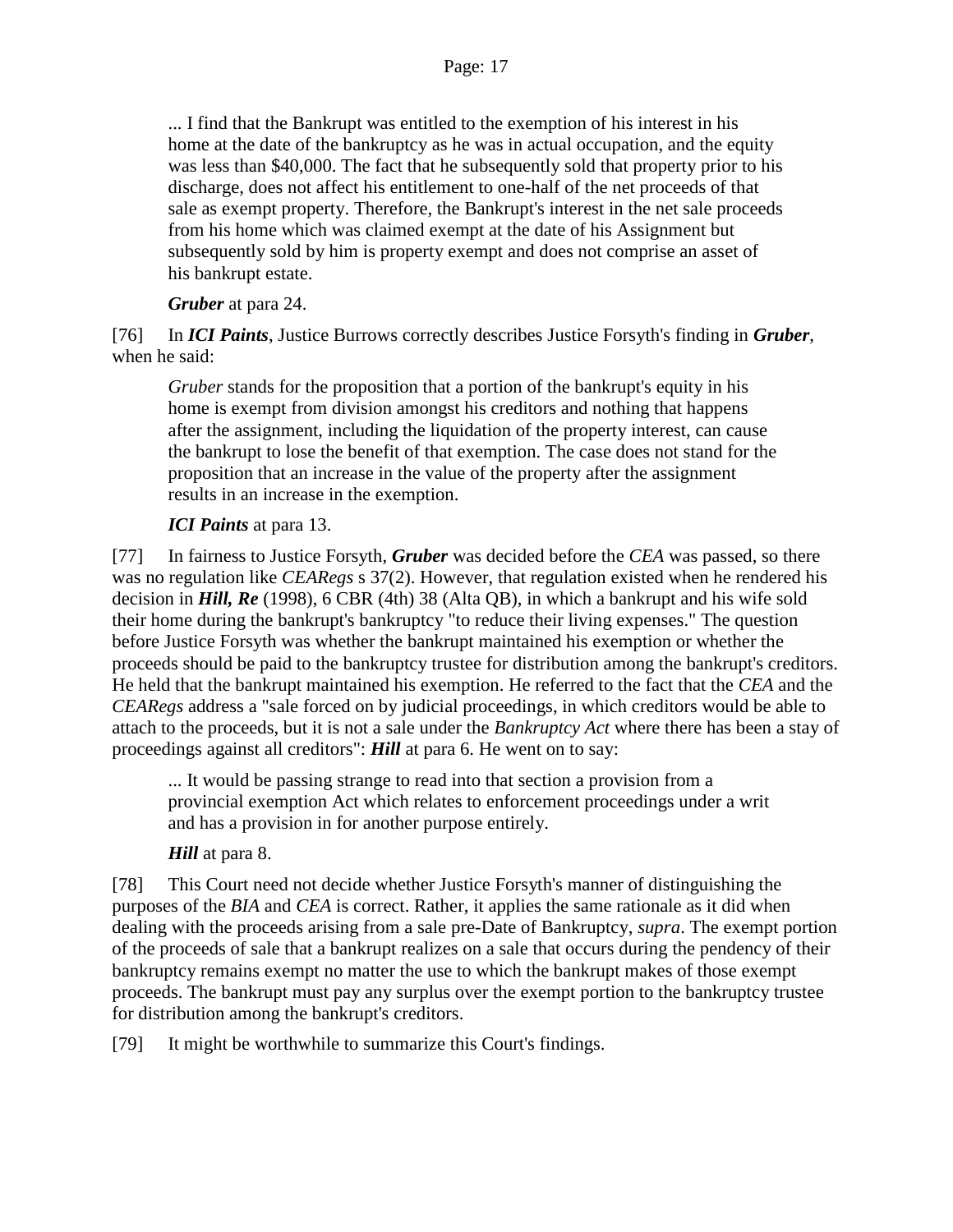- (a) On the Date of Bankruptcy, all the bankrupt's property vests in the bankruptcy trustee; the property-passing stage: *BIA* s 71, *Ramgotra* at para 44;
- (b) The bankruptcy trustee must determine, as at the Date of Bankruptcy, the bankrupt's exemptions: *Holthuysen* at para 9;
- (c) The bankruptcy trustee administers the bankrupt's estate; the estate administration stage: *Ramgotra* at para 45;
- (d) The bankrupt's maximum exemption in their principal residence is their proportionate share of \$40,000, depending on their ownership interest: *CEA* s 88(g); *CEARegs* s 37(1);
- (e) If the value of the bankrupt's interest in their principal residence is less than the bankrupt's exemption amount, the bankruptcy trustee *may* divest itself of its right, title, or interest in that principal residence: *BIA* s 20(1). In that case, the bankrupt is free to do what they like with that property as the bankruptcy trustee has determined that the property will not comprise property that is divisible among the bankrupt's creditors.
- (f) If the bankruptcy trustee is satisfied with the value of the bankrupt's interest in their principal residence on the Date of Bankruptcy but it is of the view that the property value may increase during the pendency of the bankrupt's bankruptcy, the bankruptcy trustee need not release the principal residence to the bankrupt pursuant to *BIA* s 20(1), but will reevaluate the property value during the pendency of the bankruptcy or as the bankrupt's discharge nears.
	- 1) If the property value remains the same the bankruptcy trustee may divest itself of its right, title, or interest in that principal residence pursuant to BIA s 20(1), the effect of which is set forth in sub-paragraph (e), above;
	- 2) If the property value increases, the bankruptcy trustee must evaluate the property value taking account of the costs to maintain the property and the costs to sell the property, against any occupation rent that the bankrupt must pay in the interim. It will give the bankrupt an opportunity to pay the net surplus value, in which case the bankruptcy trustee will divest itself of its right, title, or interest in that principal residence pursuant to BIA s 20(1). If the bankrupt cannot pay the net surplus, the bankruptcy will sell the bankrupt's principal residence and provide the bankrupt with the bankrupt's exemption amount and distribute the balance among the bankrupt's creditors: ICI Paints. The bankrupt will be free to do what they like with its exempt amount.
- (g) If the bankruptcy trustee determines that the value of the property is greater than the bankrupt's exemption, the provisions of sub-paragraph (f)(2) apply.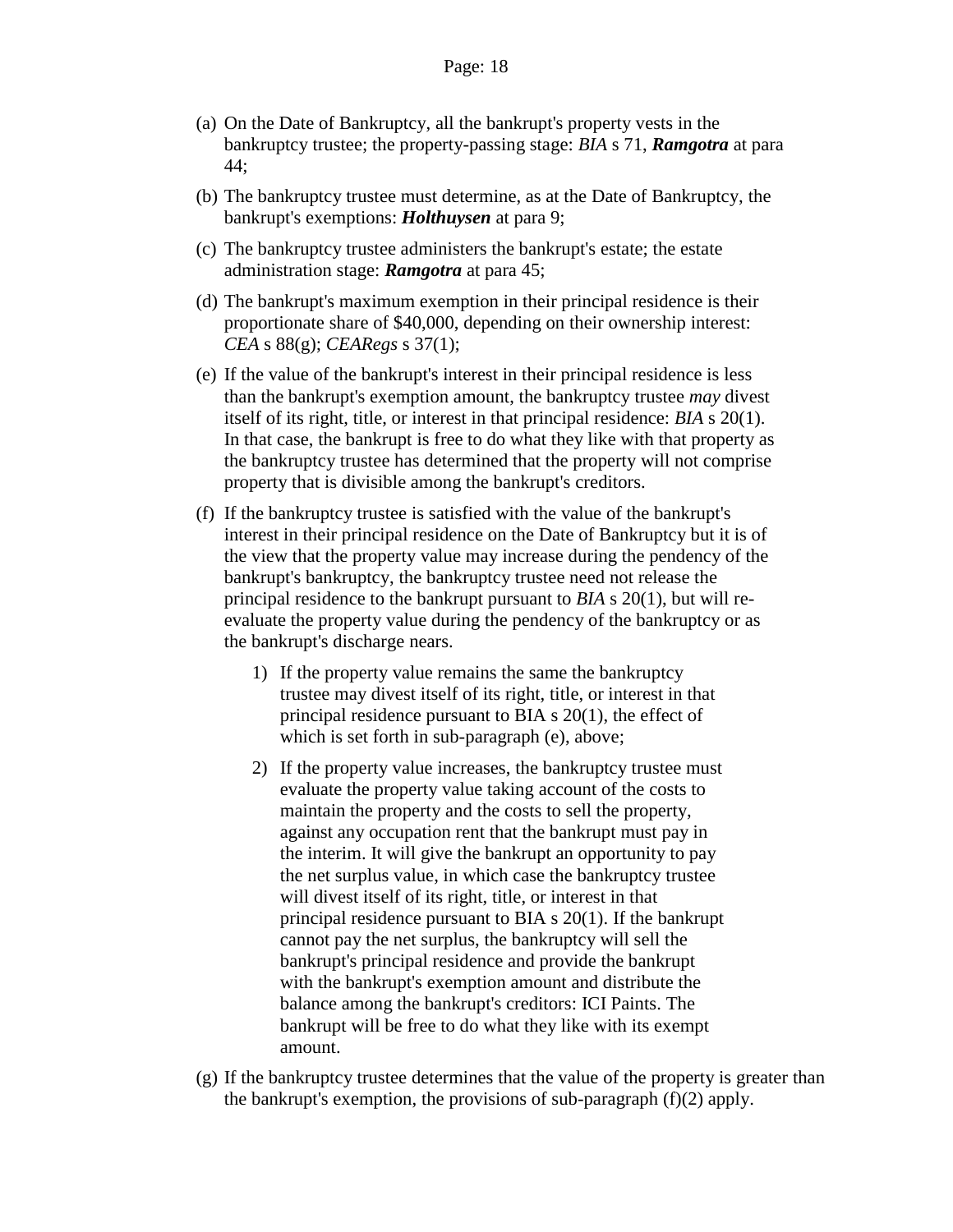- (h) If the bankrupt sells their principal residence before the Date of Bankruptcy but does not receive the sale proceeds until after the Date of Bankruptcy, the bankrupt may retain their exempt portion of the sale proceeds and need not acquire replacement exempt property and may commingle the exempt portion with their other monetary assets. The surplus over the exempt amount must be surrendered to the bankruptcy trustee for distribution among the bankrupt's creditors.
- (i) If the bankrupt sells their principal residence before the Date of Bankruptcy and receives the sale proceeds before the Date of Bankruptcy, the provisions of *CEA* s 88(g) and *CEARegs* s 37(2) apply, and the bankrupt retains their exemption but cannot commingle the sale proceeds and must purchase exempt property within 60 days after they receive the sale proceeds. *Holthuysen* says that exemptions are determined at the Date of Bankruptcy and on that date, the Bankrupt had only the proceeds of sale of the exempt property and not the property itself. If the bankrupt fails to comply with *CEA* s 88(g) and *CEARegs* s 37(2), they lose their exemption and must surrender it to the bankruptcy trustee for distribution among the bankrupt's creditors.
- (j) If the bankrupt sells their principal residence during the pendency of their bankruptcy, the bankrupt may retain their exempt portion of the sale proceeds and need not acquire replacement exempt property and may commingle the exempt portion with their other monetary assets. The surplus over the exempt amount must be surrendered to the bankruptcy trustee for distribution among the bankrupt's creditors.

# **VI. Application of Principles to the Case at Bar**

[80] Mr. Chan's situation falls squarely within subparagraph (f)(2), above. The Trustee must pay Mr. Chan his exempt portion and Mr. Chan is free to do with that portion whatever he wishes. Given his personal and financial situations Mr. Chan likely cannot afford to purchase replacement exempt property within 60 days after receiving the exempt portion of the sale proceeds. He has no need for such an exempt asset and he will not be able to afford to purchase such an asset.

[81] This humane result is intended to protect him from undue economic hardship and will hopefully allow Mr. Chan to retain his dignity without being "completely stripped of his assets and thrown out on to the street."

# **VII. Comments on** *Perry*

[82] The foregoing concludes the issues before this Court. However, it is worthwhile for this Court to provide a brief comment on the Bankruptcy Registrar's conclusion in *Perry*. As mentioned earlier in these reasons, she provides us with a survey of the various cases that deal with the apparent tension between the "One Step, Two Estates" approach and the "Two Step, One Estate" approach. As discussed, this Court does not agree that cases fall clearly into one approach or the other.

[83] Importantly, she finds that the *CEA* and *CEARegs* remain "operational throughout the administration of the bankrupt's estate to determine the property that is distributed to the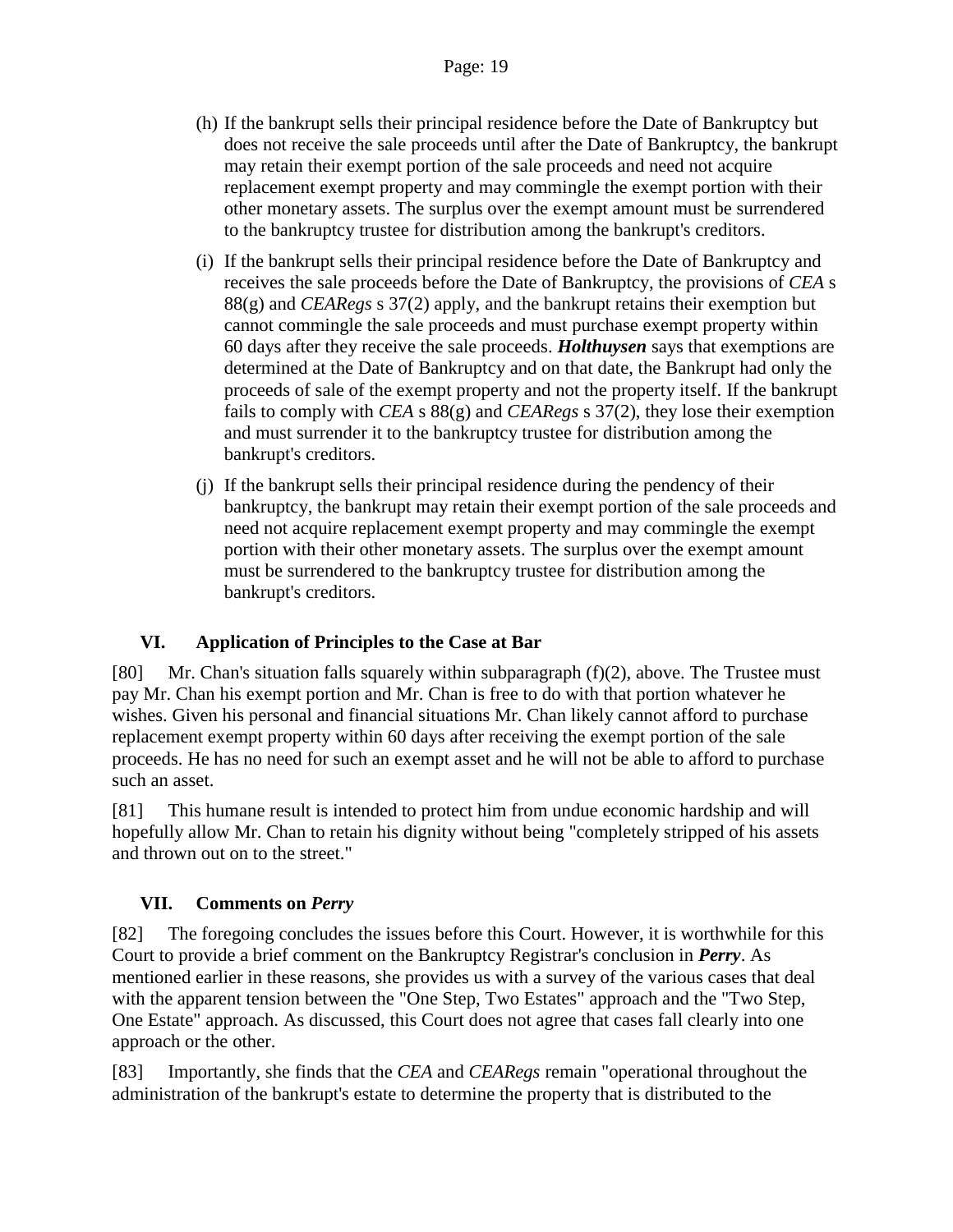creditors and the property that the bankrupt is entitled to retain or get back": *Perry* at para 113. While this Court agrees that those pieces of legislation remain in operation for some purposes, based on this Court's application of the principles of statutory interpretation that Justice Iacobucci articulated in *Rizzo*, they cannot apply in other situations, as discussed above.

[84] The Bankruptcy Registrar relied on *CEA* s 92(1), to disentitle the deceased bankrupt's estate from retaining his principal residence exemption. That section provides:

92(1) Where a debtor is deceased, the property of that debtor that would be exempt if the debtor were alive remains exempt from writ proceedings against the debtor's estate for the period of time that the property is required for the maintenance and support of the deceased debtor's dependants.

[85] This policy is sound, based on this Court's discussion of the underlying policy reasons for having exemptions laws in the first place. An exemption is personal to the debtor and would be lost on the debtor's death, as one of the purposes of the exemption, *viz*, the financial rehabilitation of the debtor is not sound if the debtor is dead. It also recognizes the policy of not placing the debtor's dependents in an impecunious state once the debtor dies. The ALRI Report said:

The enforcement processes should not destroy the debtor as a viable economic and social entity. The law, in the interests of all participants, must protect debtors from forfeiting so much of their property and potential as would render it impossible or unreasonably difficult for them to maintain themselves and their dependants at a reasonable standard and with reasonable security that they can continue to do so.

...

It seems to us that the purpose of exemptions legislation is to protect debtors' present ability to maintain themselves and their families, to protect a measure of security that their ability to do so will continue in the future, and to foster restoration of their personal economy.

ALRI Report at 254-55 [emphasis added].

[86] Exemptions policy only goes so far. It cannot protect the deceased debtor's exempt assets from non-dependent beneficiaries. To this extent, this Court agrees with the Bankruptcy Registrar's application of *CEA* s 92(1).

Heard on the  $11<sup>th</sup>$  day of April, 2022. **Dated** at the City of Calgary, Alberta this 21<sup>st</sup> day of June, 2022.

> **K.D. Yamauchi J.C.Q.B.A.**